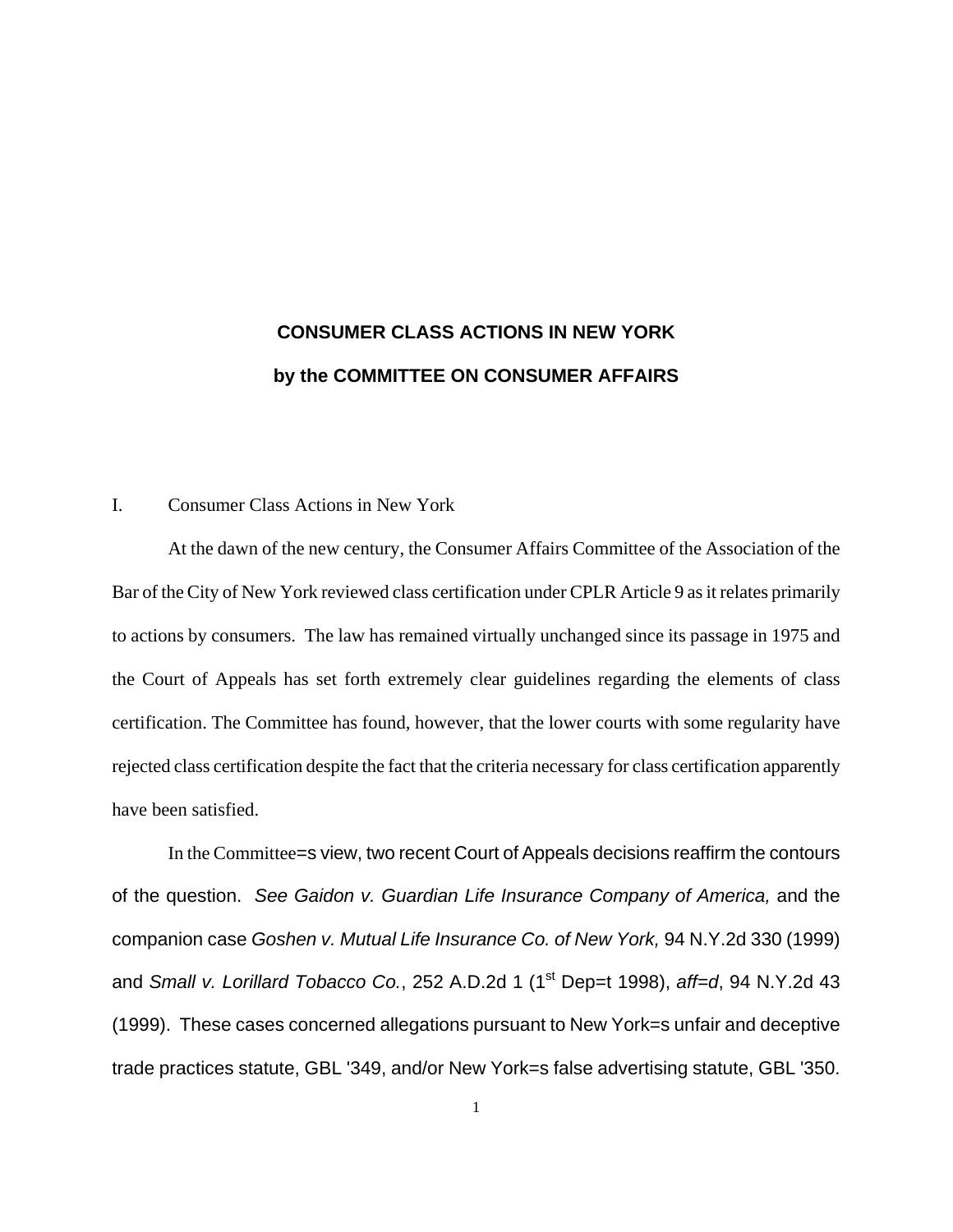They make plain that where liability can be established uniformly and at once for all class members, a class action will serve as the superior method of adjudication; where liability turns on whether a particular product, statement, or event injured a class member, individual issues may predominate and class treatment of the underlying claim may be unmanageable and inefficient. These principles apply equally to consumer claims for breach of warranty, breach of contract, fraud, negligent misrepresentation, and breach of fiduciary duty.

The Committee notes that in one area of importance to consumers, the enforcement of New York=s antitrust laws, several trial level courts have denied class treatment to claims asserted under the Donnelly Act, GBL '340. These courts have denied class treatment of Donnelly Act claims on the grounds that the treble damage remedy provided for in the Donnelly Act is a penalty and the CPLR precludes certification of any action seeking a penalty. It is the Committee=s view that the treble damage remedy is not a penalty and therefore these decisions were incorrectly decided.

Application of Article 9 in a manner consistent with its intent and controlling case law will improve the quality of justice in New York. This report will examine the history of the statute and will give examples of cases that apply, and that appear to deviate from, controlling principles.

2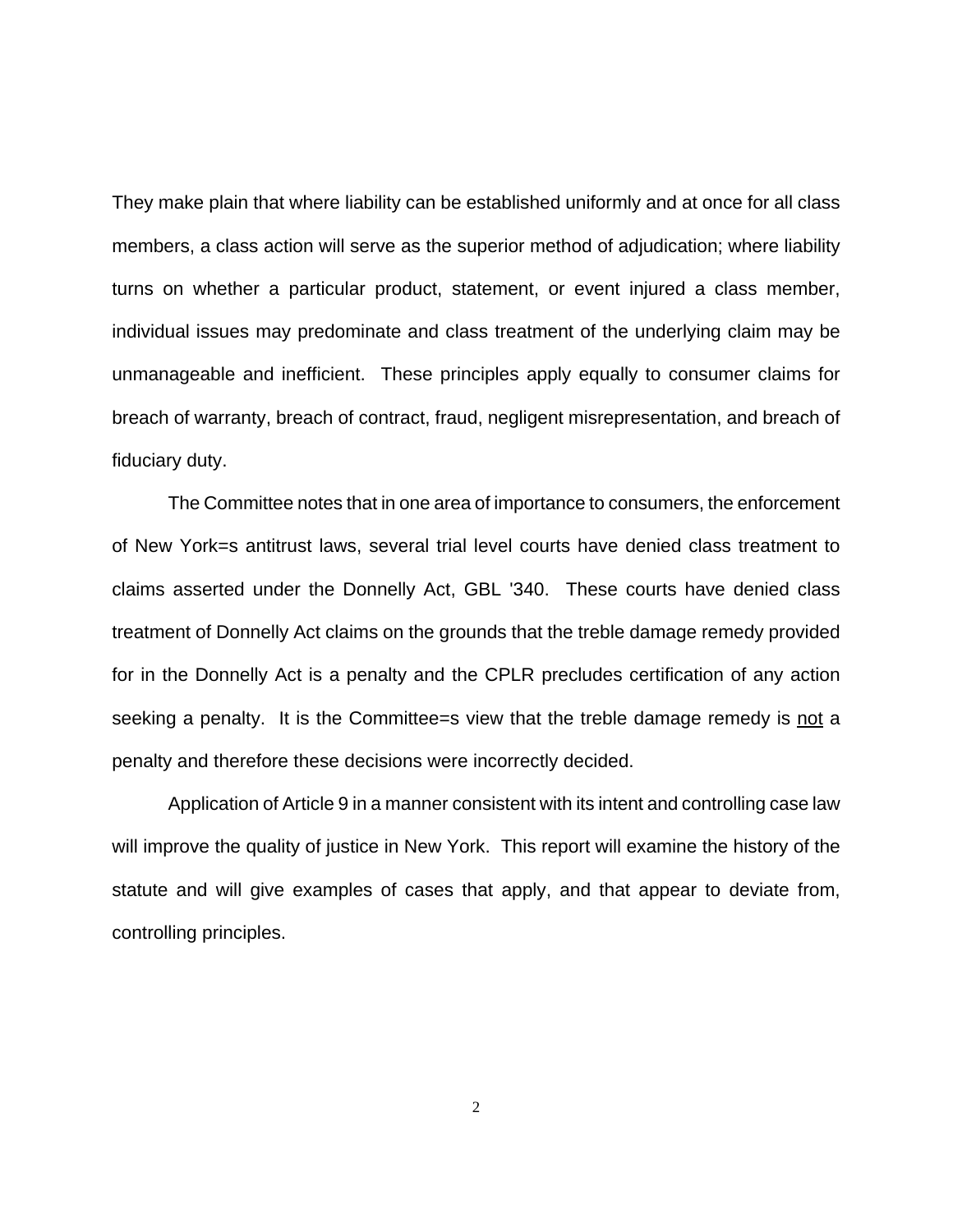## II. History of CPLR Article 9

 $\overline{a}$ 

The class action has long been recognized as an important procedural device for the consumer to seek redress of grievances in a matter in which the damages suffered may not justify the cost of individual litigation.<sup>1</sup>

New York=s original class action rule, CPLR '1005, set forth the standards for a proper class action in broad terms:

> Where the question is one of a common or general interest of many persons or where the persons who might be made parties are very numerous and it may be impracticable to bring them all before the court, one or more may sue or defend for the benefit of all.

Yet, New York courts consistently interpreted the statute narrowly to require a Aunity

of interest@ among the class members. *Hall v. Coburn Corp.,* 26 N.Y.2d 396, 398 (1970).

Courts confined the relief available under CPLR §1005 to controversies involving either a

limited fund or specific property as to which the members of the class were united by

Aprivity@ or where the relief sought either automatically satisfied the claims of all or was

injunctive in nature. Where the controversy involved the predominance of common

questions of law or fact rather than questions affecting particular members of the class --

<sup>1</sup> The Committee previously wrote that A[t]he single most important obstacle for the aggrieved consumer is the disproportion between the amount of his claim and the cost of enforcing that claim.@ *See* The Record, 1973 Committee Report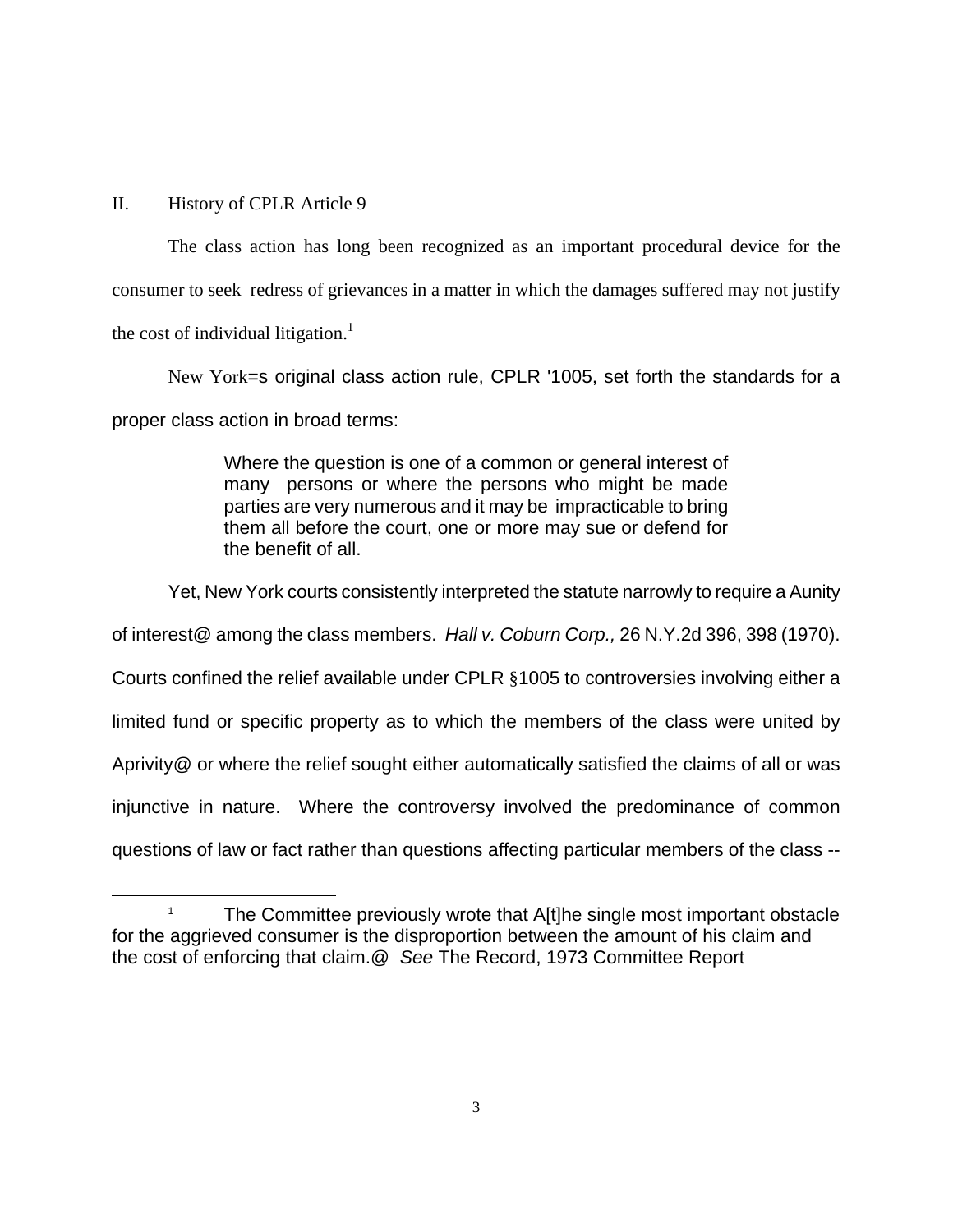and this is the norm in consumer suits -- the class action remedy was unavailable. In light

of the foregoing, in 1975 the Committee wrote,

[c]lass action relief has not been extended in New York to such problems as mass consumer exposure to deceptive sales practices, unlawful collection practices or unlawful adhesion contracts. As to these and other areas of abuses against consumers, **it is the view of this Committee that the single most effective remedy will be the creation of a Apredominant common question@ right of class action under the laws of this state. Until such a right arises so as to deter unlawful conduct and require compensation for its harm consumers will remain victims without remedy in the face of actual violations of existing substantive law.** 

The Record, 1973 Committee Report AProposed Class Action Legislation In New York,@ at 485 (emphasis added).

In 1973, the Court of Appeals, in *Moore v. Metropolitan Life Insurance Co.,* 33 N.Y.2d 304 (1973), called upon the New York State Legislature to enact class action legislation then pending. The court implied that if the Legislature did not do so, then the courts themselves would bring class action practice and procedure in New York up to modern standards. The court wrote:

> [i]n our view there is urgency for early legislation to accomplish these purposes, in light of the general and judicial

 $\overline{a}$ AProposed Class Action Legislation In New York.@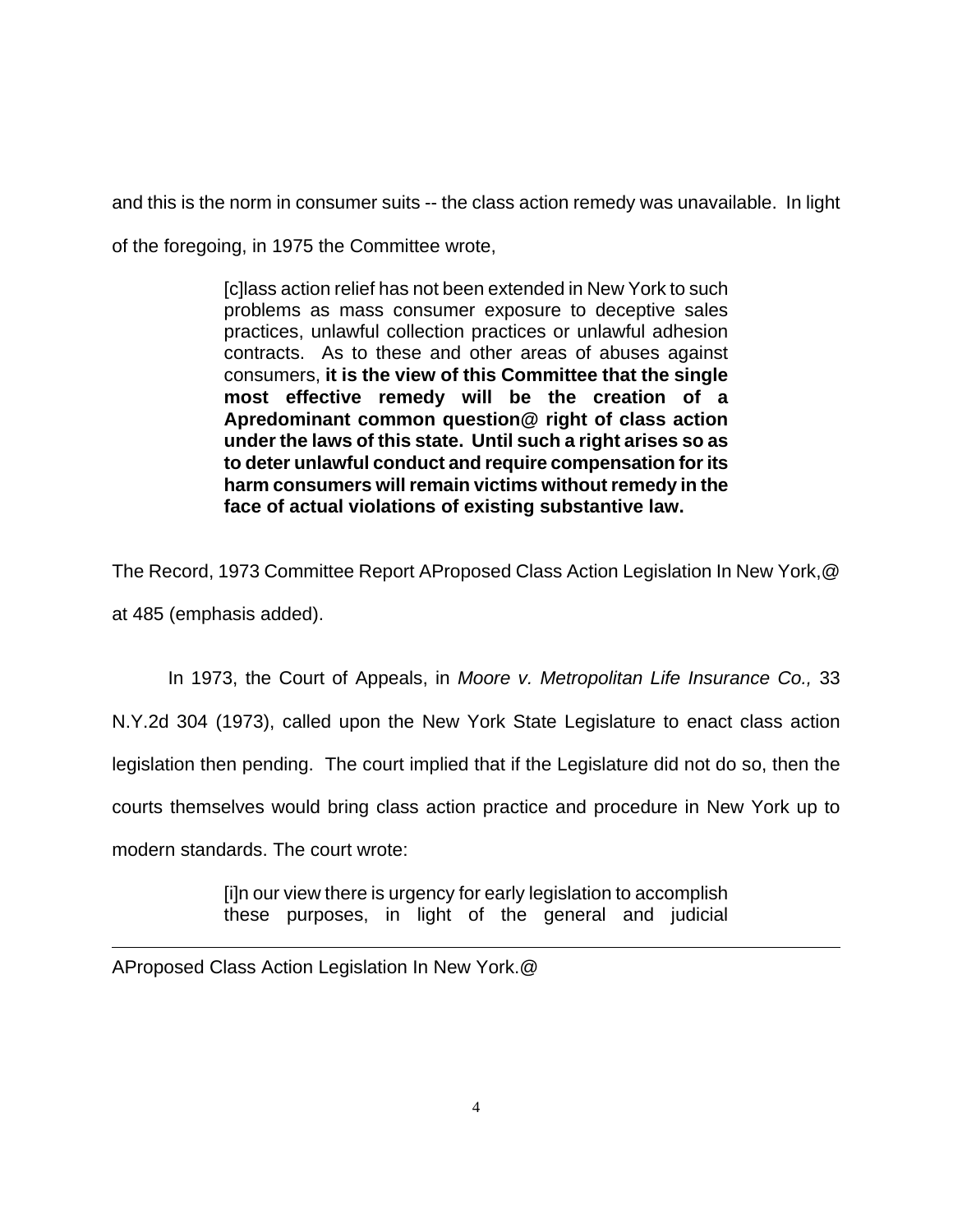dissatisfaction with the existing restrictions on class action which in many instances may mean a total lack of remedy, as a practical matter, for wrongs demanding correction.

*Id.* at 313. Thus, the Judicial Conference was charged with correcting New York=s class

action law. The result was Article 9, patterned largely, though not entirely, on Rule 23 of

the Federal Rules of Civil Procedure.

CPLR ' 901(a) sets forth the prerequisites to a class action, all five of which must be

satisfied before the court will allow a class action to proceed. They are:

- 1. The class is so numerous that joinder of all members, whether otherwise required or permitted, is impracticable;
- 2. There are questions of law or fact common to the class which predominate over any questions affecting only individual members;
- 3. The claims or defenses of the representative parties are typical of the claims or defenses of the class;
- 4. The representative parties will fairly and adequately protect the interest of the class; and
- 5. A class action is superior to other available methods for the fair and efficient adjudication of the controversy.

*See* CPLR §901.

In addition, pursuant to CPLR '902, the court must consider:

- 1. The interest of members of the class in individually controlling the prosecution or defense of separate actions;
- 2. The impracticability or inefficiency of prosecuting or defending separate actions;
- 3. The extent and nature of any litigation concerning the controversy already commenced by or against members of the class;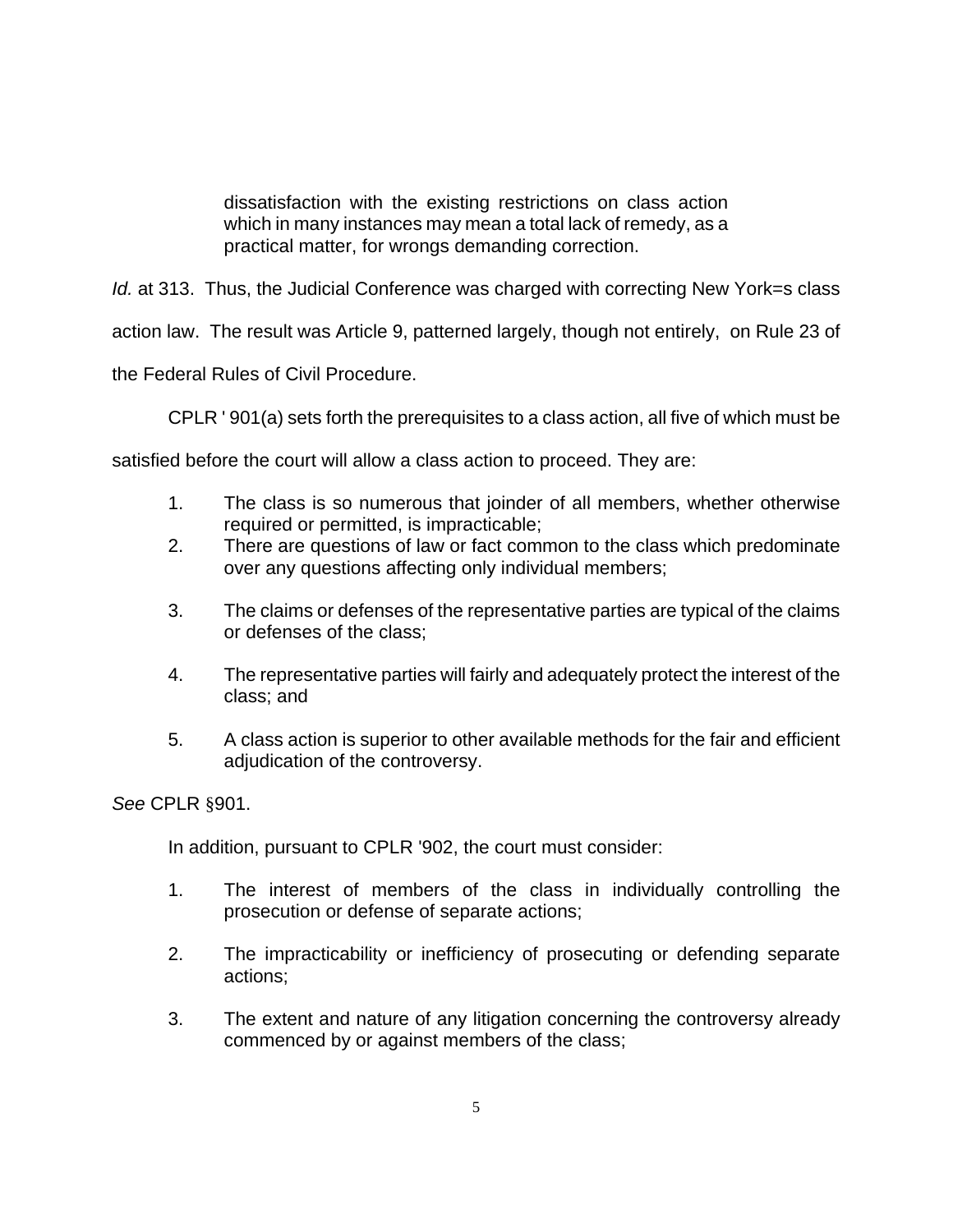- 4. The desirability or undesirability of concentrating the litigation of the claim in the particular forum; and
- 5. The difficulties likely to be encountered in the management of a class action.

Courts uniformly have ruled that these requirements are to be liberally construed. In one

decision, the Second Department wrote:

[Article 9] should be broadly construed not only because of the general command for liberal construction of all CPLR sections but also because it is apparent that the Legislature intended article 9 to be a liberal substitute for the narrow class action legislation which preceded it.

*Friar v. Vanguard Holding Corp.*, 78 A.D.2d 83 (2nd Dep=t 1980) (citations omitted); *accord*

*Brandon v. Chefetz,* 106 A.D.2d 162, 168 (1<sup>st</sup> Dep=t 1985) (A[t]he policy of [Article 9] is to

favor the maintenance of class actions and for a liberal interpretation.@). In another

decision, the First Department reasoned:

[t]herapeutic benefits are premised on the concept of collateral public benefits flowing from use of the remedy. The class action is seen as a means of inducing socially and ethically responsible behavior on the part of large and wealthy institutions which will be deterred from carrying out policies or engaging in activities harmful to large numbers of individuals. Absent the class action lawsuit. . .these institutions will be permitted to operate virtually unchecked and continue to engage in <legalized theft= which is perpetuated because the injured potential plaintiffs are frequently damaged in a small sum… .

*Brandon,* 106 A.D.2d at 169.

Despite the clear legislative preference for the class action, Article 9 includes a

number of hurdles to certification. CPLR **§**901(a)(2), the predominance requirement, has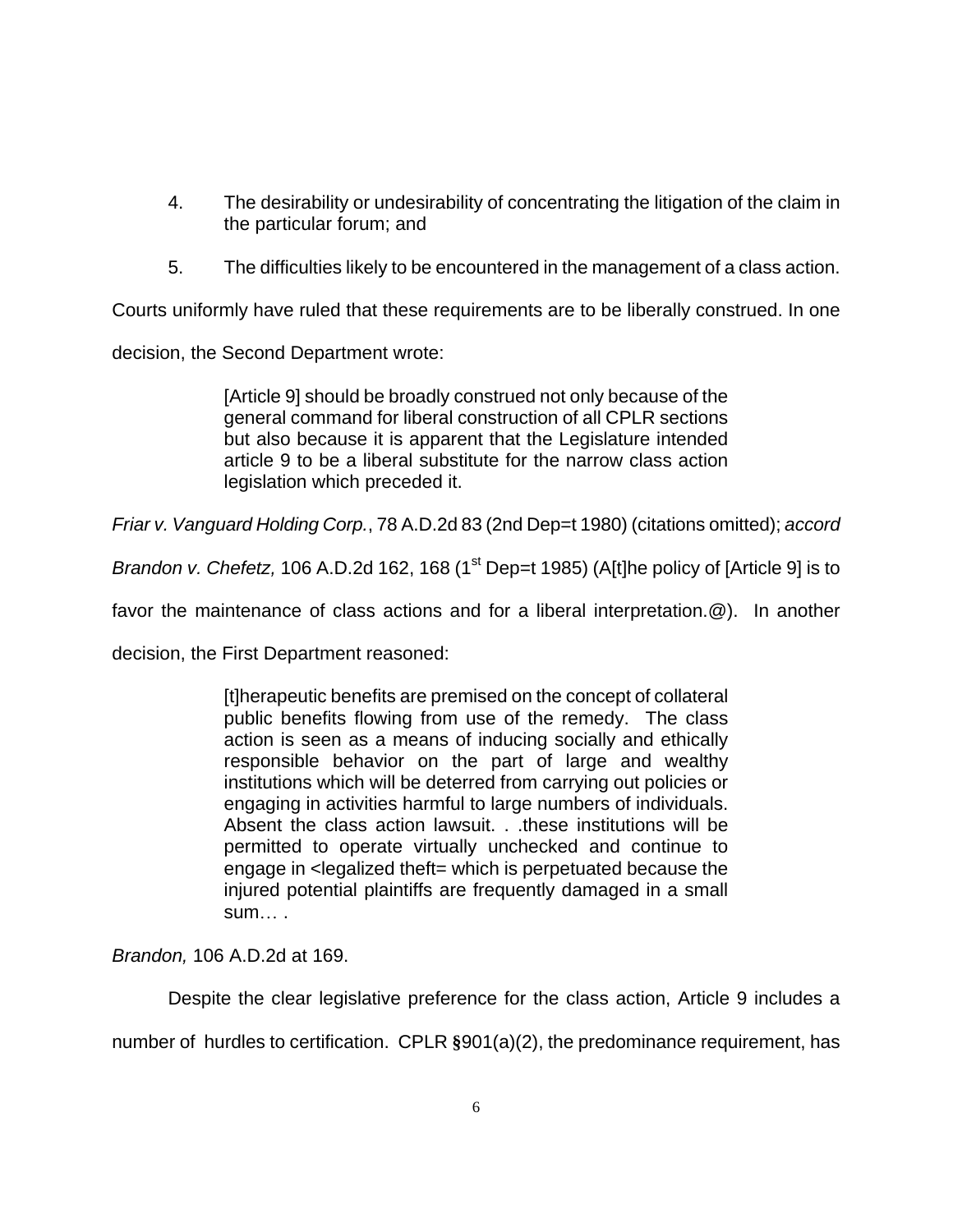been described as Aunquestionably . . . the most troublesome@ prerequisite. *Friar,* 78

A.D.2d at 95. It has foiled many an attempt to certify. In *Friar*, the Second Department

wrote

In the Federal system, the Apredominance@ inquiry has led to widely differing and irreconcilable results because of the practice of focusing upon the delineation of all questions as either Acommon@ or Aindividual@ and then deciding which group outweighs the other. Discrete weighing has evoked criticism from those who suggest that the focus of the predomination inquiry should be that of promoting efficient economy of judicial resources. . . . We, too, abjure the weighing process in the belief that the decision as to whether there are common predominating questions of fact or law so as to support a class action should not be determined by any mechanical test, but rather, Awhether the use of a class action would >achieve economies of time, effort, and expense, and promote uniformity of decision as to persons similarly situated=".

*Id.* at 96-97 (citations omitted).

Indeed, more often than not, when class treatment of a claim is denied in New York

for a reason other than standing or pleading, the reason has been the absence of a

predominance of common questions. The mere existence of individual questions, however,

should not defeat class certification. *See Pruitt v. Rockefeller Center Properties, Inc.*, 167

A.D.2d 14, 21-22 (1st Dep=t 1991); *Gilman v. Merrill Lynch, Pierce, Fenner & Smith, Inc.*,

93 Misc.2d 941, 944 (Sup. Ct. N.Y. Co. 1978).

So long as there is a Acommon legal grievance,@ New York courts should grant class certification, notwithstanding possible differences regarding some factual issues or in the amount or measure or damages. *See Weinberg v. Hertz Corp.*, 116 A.D.2d 1, 6-7 (1st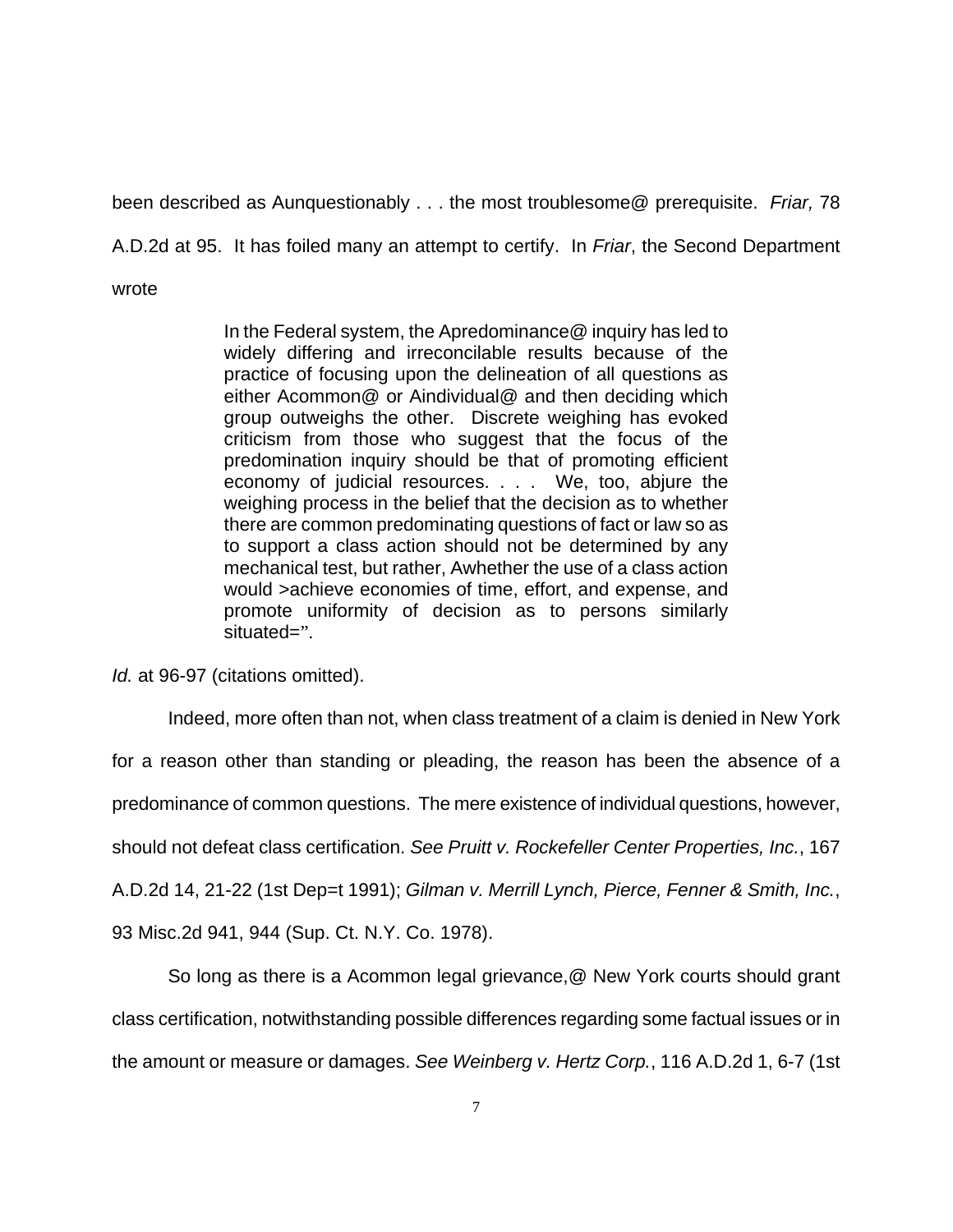Dep=t 1986), *aff'd*, 69 N.Y.2d 979 (1987); *Thompson v. Whitestone Savings & Loan Ass'n*, 101 A.D.2d 833, 834 (2d Dep=t 1984); *see also* 2 Weinstein, Korn & Miller, *New York Civil Practice*, & 901.11 at 9-49 to 9-50 (1996). The test is Awhether the use of a class action would 'achieve economies of time, effort, and expense, and promote uniformity of decision as to persons similarly situated.'@ *Friar*, 78 A.D.2d at 97. The *Friar* court further explained that:

> [a]ny device which would allow one action to do a job, or a good part of it, that would otherwise have to be done by many, must be considered <superior= in a state which is as proconsolidation as New York is: were all the potential class members to bring separate actions, the common issue would itself permit consolidation . . . . It is only to stress that as far as CPLR 901(a)(5) is concerned, New York does deem one action a <superior= way to adjudicate multiple claims.

*Id*. at 100 (*quoting* Siegel, *New York Practice,* ' 141, p. 180 (1978)). One of

the rationales for a class action, of course, is the difficulty individual class

members would face litigating their claims absent the class action device. As

the Second Department noted,

[t]here can be little doubt that a class action is the only feasible mechanism of addressing the claims of the individual members of the proposed class. The small amount of damages sustained by the individual class members would discourage many of them from pursuing their claims individually, and the number of claimants would render consolidation unfeasible.

*Super Glue Corp. v. Avis Rent A Car System, Inc.*, 132 A.D.2d 604, 607-8 (2d Dep=t 1987)

(citations omitted).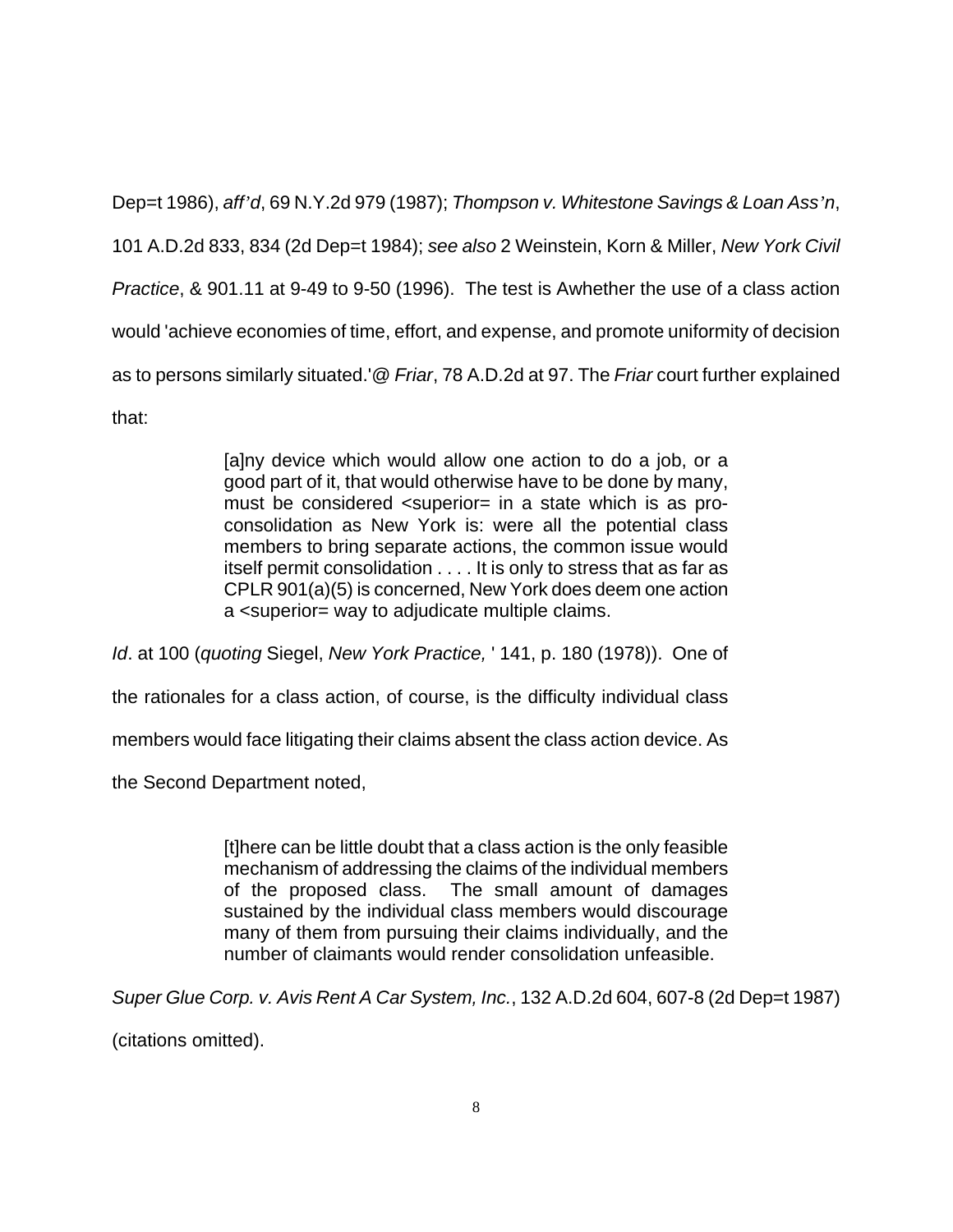To that end, Aany error, if there is to be one, should be in favor of allowing the class action. @ *Pruitt*, 167 A.D.2d at 21, *quoting Esplin v. Hirschi*, 402 F.2d 94, 101 (10<sup>th</sup> Cir. 1968) *cert. denied,* 398 U.S. 928 (1969). ATo litigate the issue [of defendant=s liability] 300 times would be an obvious waste of judicial resources. . . .@ *Friar,* 78 A.D.2d at 100*.* 

#### **III Class Actions in Practice**

#### **A. Consumer Claims and GBL Section 349**

Consumer claims arising out of uniform misconduct, uniform misrepresentations and/or uniform omissions from uniform documents received by class members are ideally suited for class treatment. Thus, New York courts have repeatedly certified for class-wide treatment claims under GBL '349 where it is established that defendants behaved in such uniform fashion toward all class members, causing uniform injury. *See, e.g., Super Glue Corp,* 132 A.D.2d at 604. Section 349 claims are particularly well-suited for class treatment, because the statute concerns practices that affect consumers generally, rather than Asingle-shot@ transactions. *Oswego Laborers Local 214 Pension Fund v. Marine Midland Bank,* 85 N.Y.2d 20, 21 (1995). In *Oswego*, the Court of Appeals held that in order to fall within the proscriptions of GBL ' 349, a practice must potentially affect other similarlysituated consumers. It should follow that such claims present common questions of fact.

These principles recently were reaffirmed in *Gaidon v. The Guardian Life Insurance Company of America,* and the companion case *Goshen v. Mutual Life Insurance Co. of New York*, 94 N.Y.2d 330 (1999). Each followed the dismissal of a GBL '349 claim asserted on behalf of a class of consumers arising out of oral and written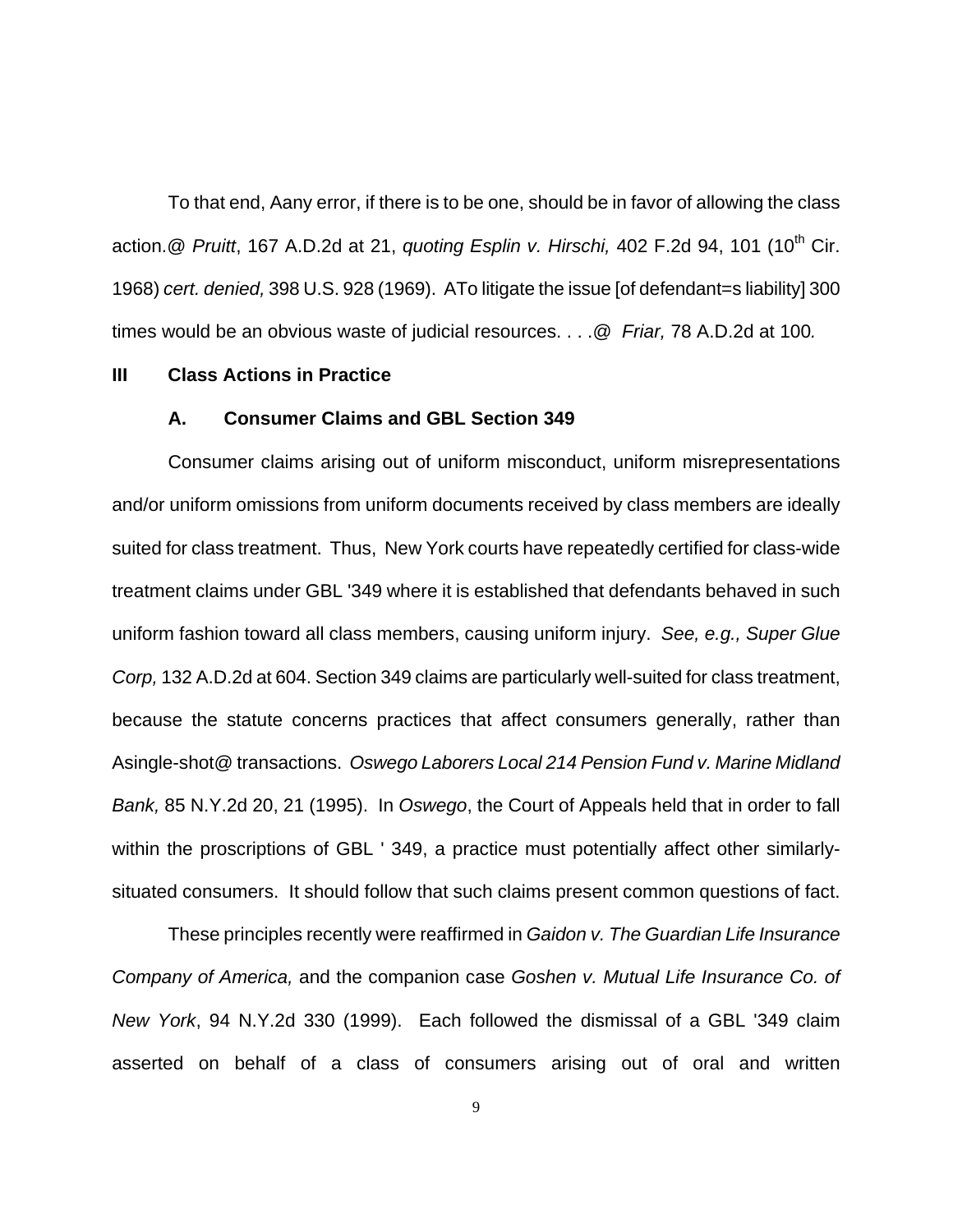misrepresentations respecting "vanishing premium" life insurance policies. In both cases, the misrepresentations were allegedly made by insurance agents while preparing Apersonalized timetables@ and Aindividualized projections@ to Alure@ would-be customers into purchasing policies. 94 N.Y.2d at 330. In *Gaidon*, the claim was dismissed on the pleadings and before class certification. In *Goshen*, the claim was dismissed on a motion for summary judgment, and after a state class had been certified. 94 N.Y.2d at 341.

In *Goshen*, the Court of Appeals reinstated the GBL'349 class claim, stating:

Consumers vary in their level of sophistication and their ability to perceive the connection between a fluctuation in dividend/interest rates and a vanishing date, or to make the necessary arithmetic adjustments. **The issue before us is not whether, as matter of law, reasonable consumers would be misled in a material way, but whether that prospect is enough to create a question of fact in the** *Goshen* **appeal, or to state a claim in** *Gaidon***. It is, in both cases, for a number of reasons.**

94 N.Y.2d at 345. (emphasis added). While the *Goshen* class certification order was not considered expressly by the Court of Appeals, by leaving undisturbed a class certification founded upon a skein of individual oral communications, the principles governing class certification there should apply *a fortiori* in cases that contain uniform written material misrepresentations or omissions. $2$ 

 $\overline{a}$ 

 $\mathfrak{p}$  Class certification was denied in an earlier vanishing premium case, *Russo v. Massachusetts Mutual Life Ins. Co.*, 178 Misc. 2d 772 (Sup. Ct. Tompkins Co. 1998), *aff=d*, 274 A.D.2d 878 (3d Dep=t 2000), *rev'd on other grounds, Gaidon v. Guardian Life Ins. Co. of America,* 2001 WL 493351 (2001). As in *Gaidon*, the *Russo* plaintiff argued that all class members had been induced to buy insurance on the basis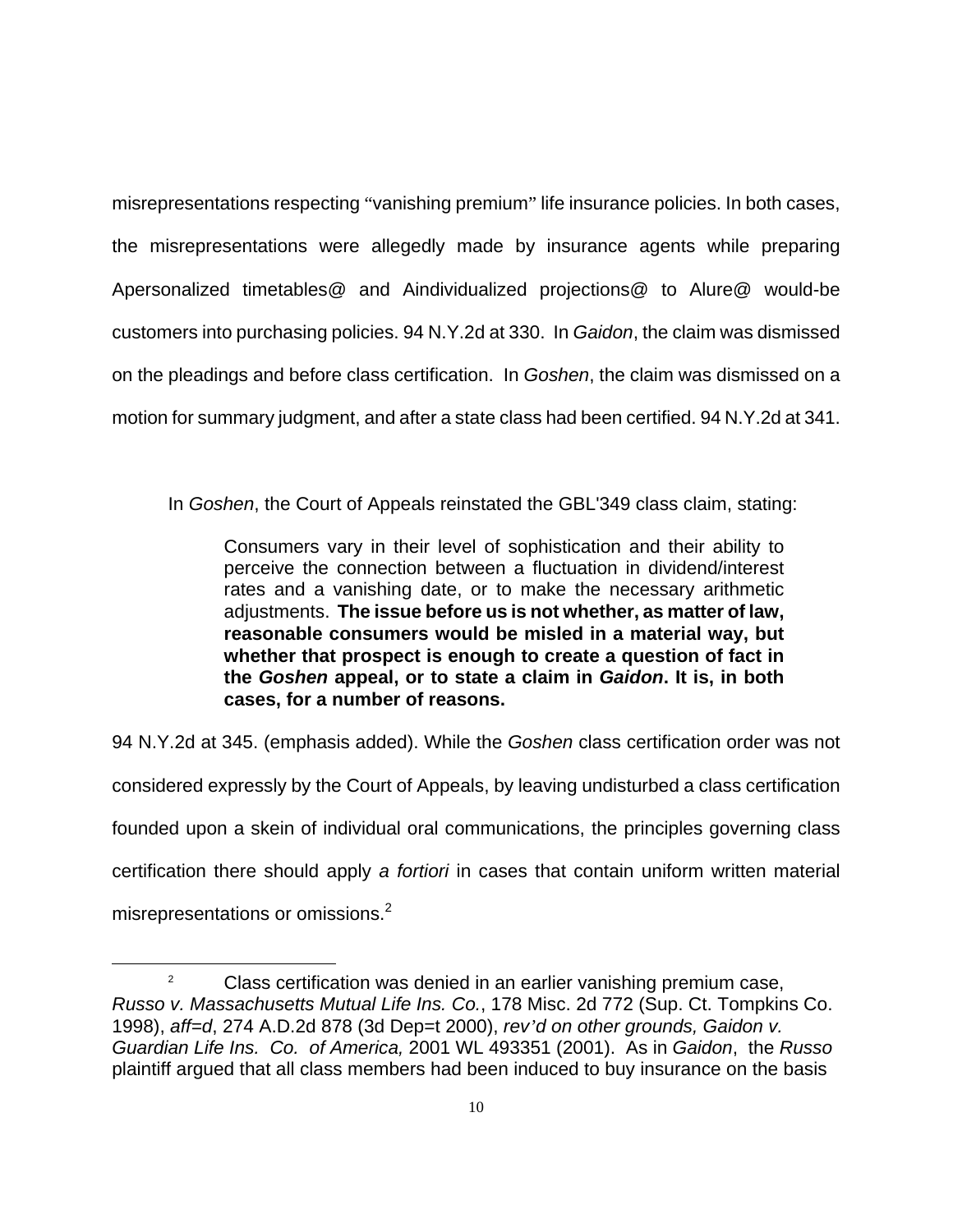$\overline{a}$ of written illustrations used during sales pitches that falsely represented that premiums would Avanish@ after a fixed number of annual payments were made. 178 Misc.2d at 773. While the *Gaidon* court found that the common question of whether the sales pitches were false and misleading predominated, the *Russo* court found that individual issues predominated on that same point. "[C]ountless combinations and permutations of financial and personal factors may have induced each of the individual sales, whether or not an illustration was mentioned or displayed by the agent, or >browsed= by the insured.@ *Id.* at 774. Possibly fatal to obtaining certification was that plaintiff Russo testified that Athe illustrations played a minor role, and perhaps no role, in her decision to buy.@ *Id. at 775* The court thus found:

> Based on the evidence before us, including the Russo testimony, we are not free to assume that sales to the class were triggered by written representations received by each class member under circumstances which would permit the conclusion that the documents were actually considered by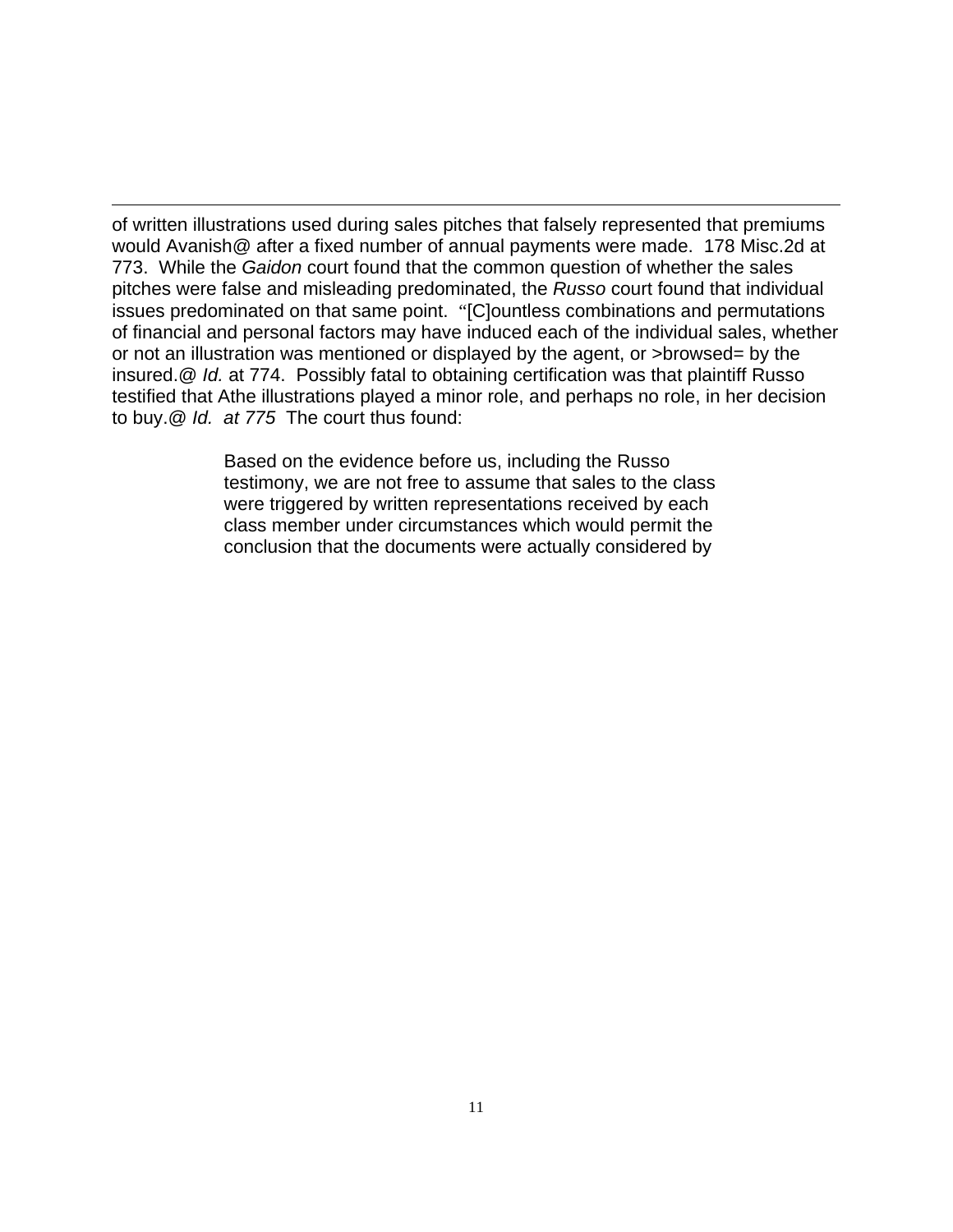In *Taylor v. American Bankers Insurance Group, Inc.,* 267 A.D.2d 178 (1<sup>st</sup> Dep=t

1999), the First Department affirmed the certification of a *nationwide* class based on claims

asserted under GBL ''349 and 350. The court wrote:

<u>.</u>

The predominant focus of this litigation is defendants= general practice of offering, in prominent print, ostensibly easily available credit insurance coverage, while, at the same time relegating to small, inconspicuous print the precise terms of the coverage being extended, and then, rejecting insurance claims on the ground that the consumer had not been paying for the appropriate type of insurance.

the recipients in making a decision to buy the policies… . The common element, which arguably unites the class, is anything but common.

*Id. at* 775-6. The *Russo* appeal to the Court of Appeals concerned only whether the lower courts properly dismissed the case on statute of limitations grounds. The denial of class certification was not before the court. Thus, it cannot be said what effect if any *Gaidon* and *Goshen* may have had on the *Russo* class certification.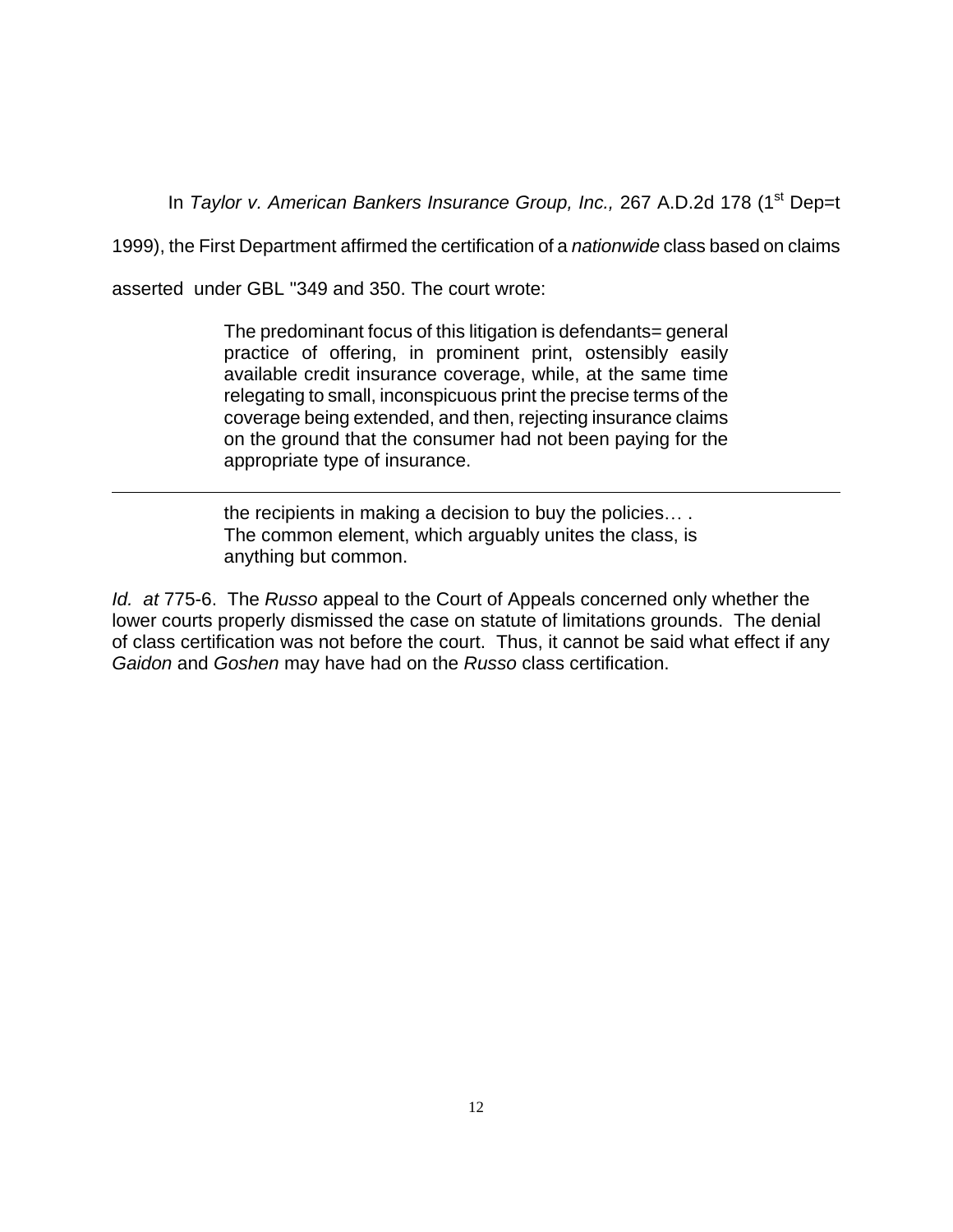267 A.D.2d at 178. The court concluded that certification of a nationwide class was a proper exercise of the trial court=s discretion. AThis general practice, and the question of whether it constitutes a consumer fraud, affects hundreds if not thousands of consumers." *Id.* The defendants had opposed class certification on the grounds that class members were exposed to a variety of different forms and promotions, and individual questions of reliance and causation predominated. *Id.* The court held, however, that immaterial variations in otherwise-uniform documents are not a bar to certification. *Id.* A[M]atters relating to individual reliance and causation are relatively insignificant, if not irrelevant@ in cases concerning uniform deceptive practices. *Id., citing Pruitt*, 167 A.D.2d at 22.

These fundamental principles are well established in New York case law. In *King v. Club Med., Inc.,* 76 A.D.2d 123, 127 (1st Dep=t 1980), class members alleged breach of contract and fraudulent misrepresentation claims against defendant arising out of false and misleading information in travel brochures for one of its Ahotel villages.@ The brochures uniformly promised modern air conditioned rooms, hot and cold water, private bathrooms and other amenities. Nevertheless, the complaint alleged that the hotel rooms "had sporadic electricity, either no hot or cold running water or intermittent hot or cold running water and . . . the toilet and other sanitary facilities . . . were either not operational or sporadic.@ *Id.* at 124. In granting class certification, the court expressly rejected defendant=s argument that even in cases Ain which identical representations are made in writing to a large group of people, the common issues of law and fact inherent in the claim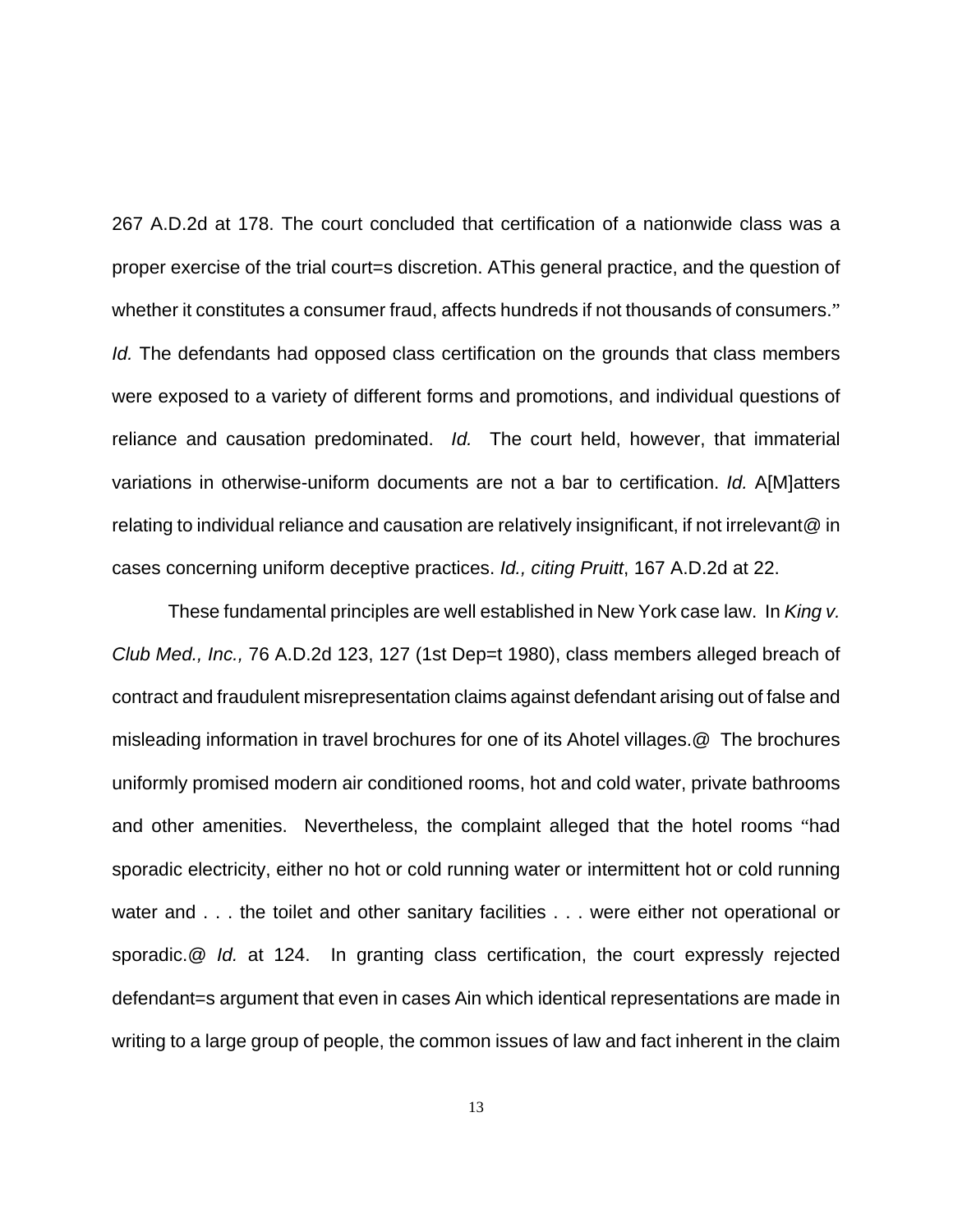of fraudulent material misrepresentations do not >predominate= over the allegedly individual issues of reliance.@ *Id.* at 127. The court wrote:

> it is not plausible that persons confronted with the very distinct choice in the character of facilities presented in defendants= brochures would have opted to spend a July vacation on a tropical island in a >luxury= hotel with air conditioning, private bathrooms and electricity without having >relied= on those representations . . . . We think it is improbable that a case-bycase evidentiary showing of reliance will be necessary with regard to any member of the class disclosed to have participated in the tour after reading defendants= promotional literature if the evidence establishes that the described representations were fraudulent.

*Id.* The court also noted that reliance and causation will be presumed where defendants effectively control all of the information about a transaction. *Id.* At 127. While technically a fraudulent misrepresentation and breach of contract case, *King* is oft-cited in common law fraud, false advertising, GBL '349, and other consumer class actions where claims arise out of uniform documents.

*Stellema v. Vantage Press, Inc.,* 109 A.D.2d 423, 424 (1st Dep=t 1985), is another frequently cited, uniform document, consumer class action decision. The complaint alleged that Vantage=s standard form contract contained fraudulent representations that it was a publisher and would provide a variety of editorial, publishing and promotional services for its authors. The complaint also alleged that each class member author paid to Vantage the full amount of his or her publication costs pursuant to its Asubsidy@ plan. *Id.* at 392. Plaintiff asserted that Awere it not for the representation by Vantage that it was a publisher with the facilities and programs alleged, the authors would not have paid substantial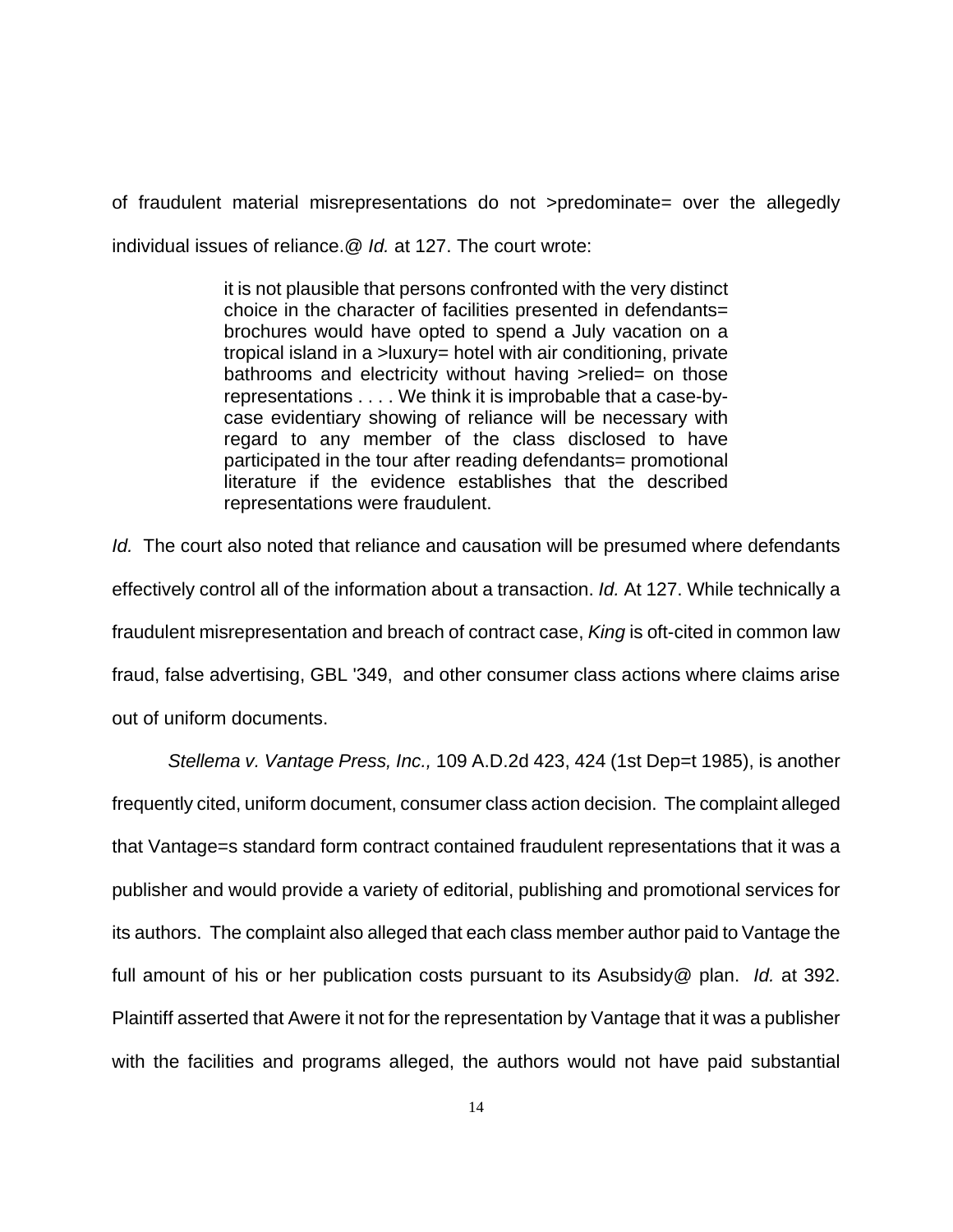publication fees.@ *Id.* Certification was granted because Vantage=s alleged misrepresentations Awere uniform and were generally transmitted in two documents in which Vantage represented that it was a publisher with the facilities described.@ *Id.*

The principles of *King* and *Stellema* were applied in the GBL ' 349 context in *Weinberg v. Hertz Corp.,* 116 A.D.2d 1 (1<sup>st</sup> Dep=t 1986), *aff=d*, 69 N.Y.2d 979 (1987). There, plaintiffs alleged that Hertz=s refueling and insurance charges were excessive, unfair and deceptive in violation of GBL '349. It was undisputed that these charges were imposed on consumers pursuant to uniform documents actually received by every class member. A class was certified.

*Super Glue Corp. v. Avis Rent A Car System, Inc.*, 132 A.D.2d 604 (2d Dep=t 1987), is comparable to *Weinberg v. Hertz*. It concerned Avis= uniform practice of charging for gasoline utilized during rentals and not disclosing information pertaining to insurance coverage supplied by other companies. A class was certified given the predominance of common questions, Anamely, whether the refueling, [insurance] and late charges were deceptive and a breach of the rental agreement.@ *Id*. at 607. *Super Glue,* like *Weinberg,* is a paradigmatic example of the cert-worthiness of a GBL ' 349 claim arising out of uniform misrepresentations and non-disclosures in uniform documents.

Similarly, in *Pruitt v. Rockefeller Center Properties, Inc.*, 161 A.D.2d 14 (1<sup>st</sup> Dep=t 1991), the allegations concerned the truth of statements made in a prospectus issued in connection with a public offering. While the causes of action concerned defendant=s violation of state securities laws, the court looked to more traditional consumer law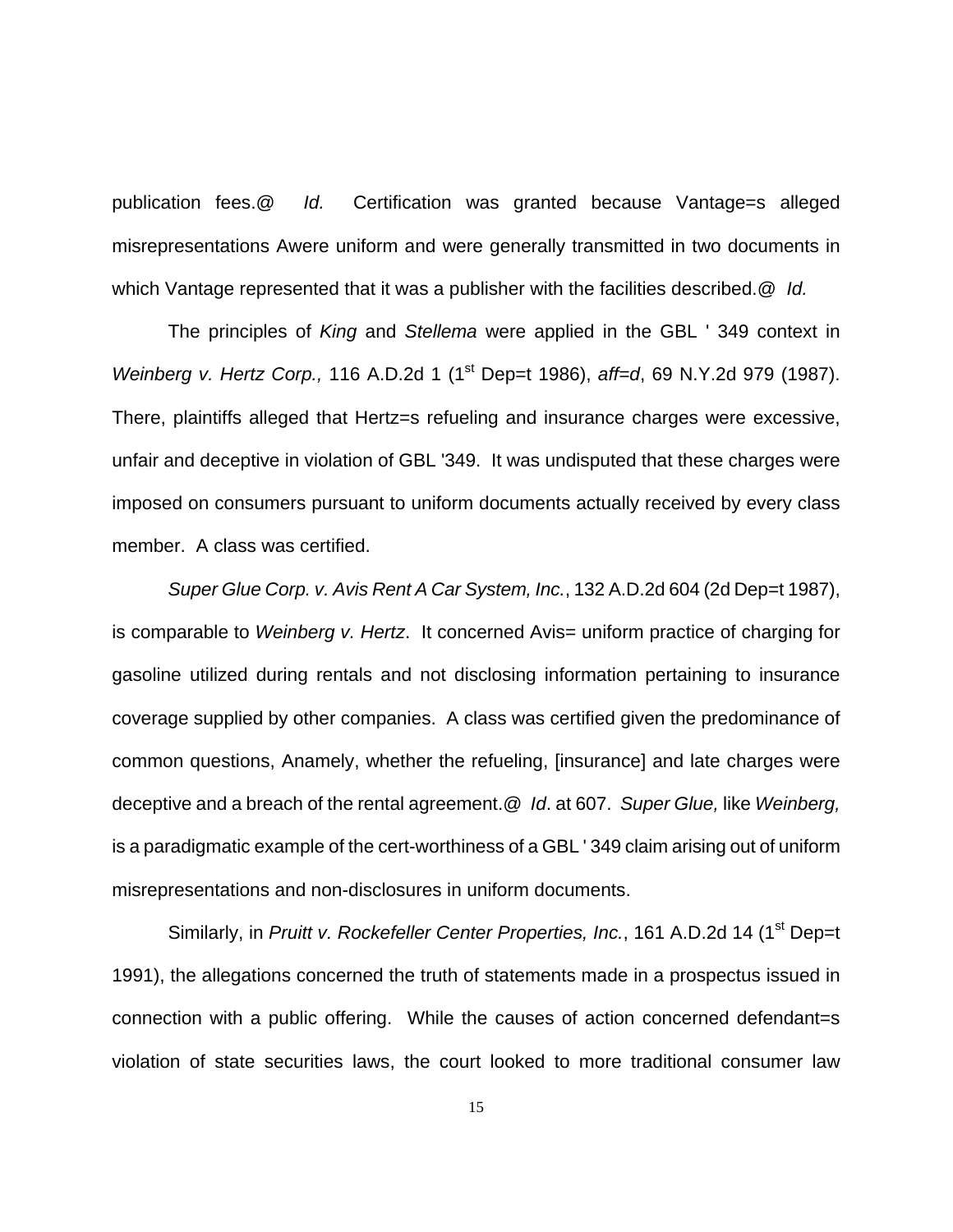precedent in evaluating the propriety of class treatment. AWhere >identical representations are made in writing to a large group=, individual questions of reliance do not justify denial of class status.@ *Id.* at 675, *quoting King,* 76 A.D.2d at 127.

The Committee is aware of only one case where certification of a GBL ' 349 claim arising out of uniform non-disclosures in uniform documents has been denied. In *Carnegie v. H&R Block,* 269 A.D.2d 145 (1<sup>st</sup> Dep=t 2000), the First Department *reversed* the trial court=s certification of a state class on a GBL '349 claim arising out of Block=s uniform failure to disclose in uniform documents its numerous financial interests in steering its customers into short term, high interest loans. Rejecting entirely the basis for plaintiff=s claim, the First Department cast the case as one involving varied oral communications between class members and Block employees. It wrote,

> [t]he oral communications that allegedly induced members of the putative class to obtain [refund anticipation loans] cannot be proven on a class basis, but would require individualized proof in the case of each class member, and issues arising in this connection would overwhelm any questions common to the class.

*Id*. at 147.

In the Committee=s view, the First Department=s description of the case is not supported by the record. The claims did not derive from "oral communications" but, rather, from uniform omissions in uniform written documents. Who said what to whom was not relevant to the *Block* claims. Yet, by re-casting the claims as contingent on individual oral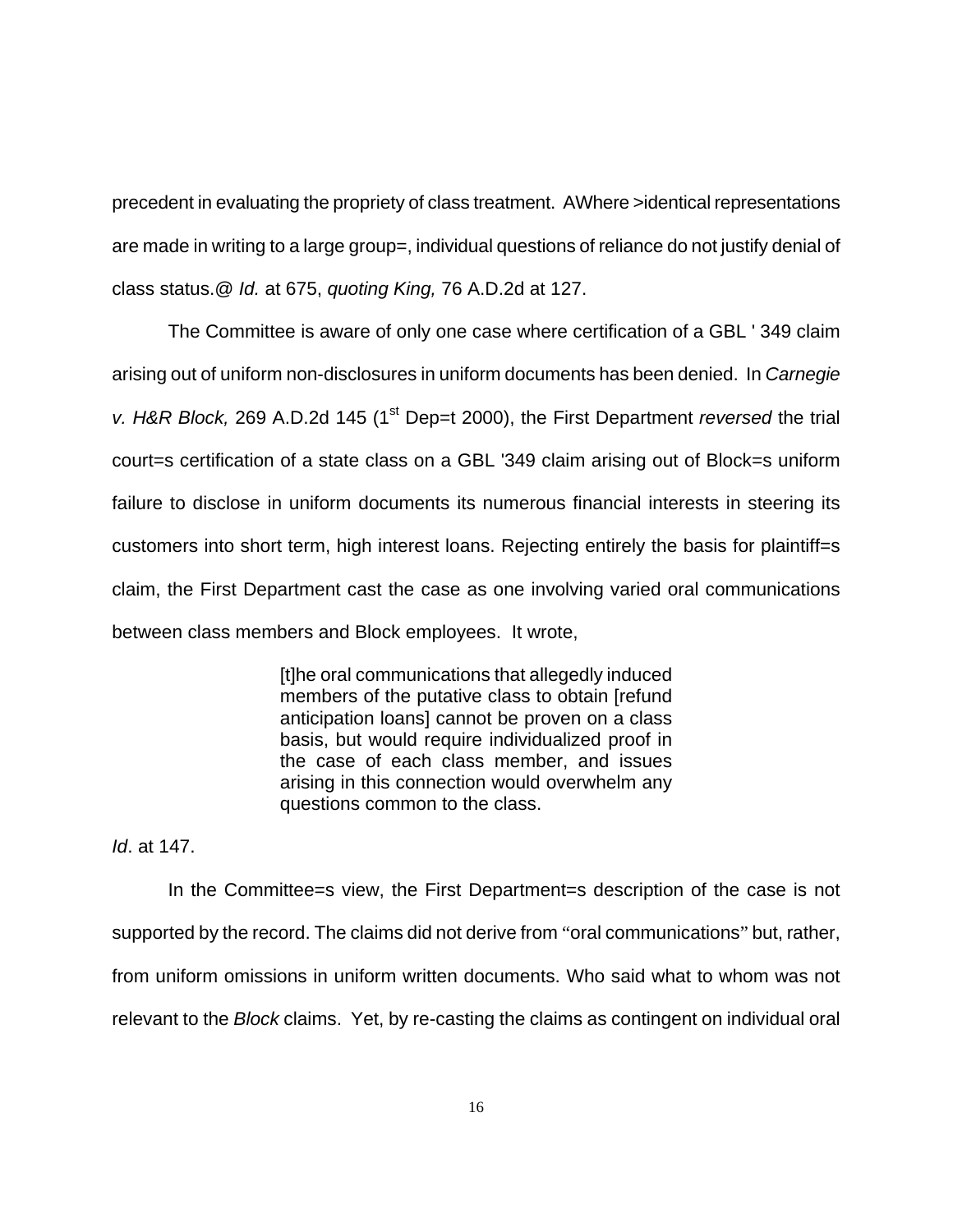communications, the First Department took *Block* out of the *Gaidon* and *Taylor* model and reversed the certification based on individual reliance and causation.

GBL '349 claims frequently run into certification trouble on issues of causation and injury. This is because, in addition to proving that the challenged act or practice was consumer-oriented, a plaintiff under ' 349 must prove that the act or practice was misleading in a material way and that plaintiff was injured as a result. Thus, while *Oswego, Gaidon* and *Goshen* definitively established that reliance is not an element of a GBL '349 claim, $^3$  a plaintiff, nevertheless, must show that the defendant=s Amaterial deceptive act@ caused the injury. *Oswego, supra,* at 26.

The problem arises from an inability to establish that injury (not damages) could be shown on a class wide basis. Thus, while A[r]eliance provides the requisite causal connection between the defendants= misrepresentation and the plaintiff=s injury,  $@$ *Ackerman v. Price Waterhouse*, 252 A.D.2d 179, 197 (1st Dep=t 1998), *citing Basic* 

<u>.</u>

<sup>3</sup> *See Oswego,* 85 N.Y.2d at 25 (Athe statute does not require proof of justifiable reliance@); *Gaidon,* 94 N.Y.2d at 344; *see also Small v. Lorillard Tobacco Co.,* 94 N.Y.2d at 55 (Aintent to defraud and justifiable reliance by the plaintiff are not elements of the statutory claim@); 8 Givens, Supp. Practice Commentaries, McKinney=s Cons. Laws of N.Y. Book 19, General Business Law '' 349-350, 2000 Cum. Pocket Part, at 223 ("Section 349 contains no requirement that an injured party show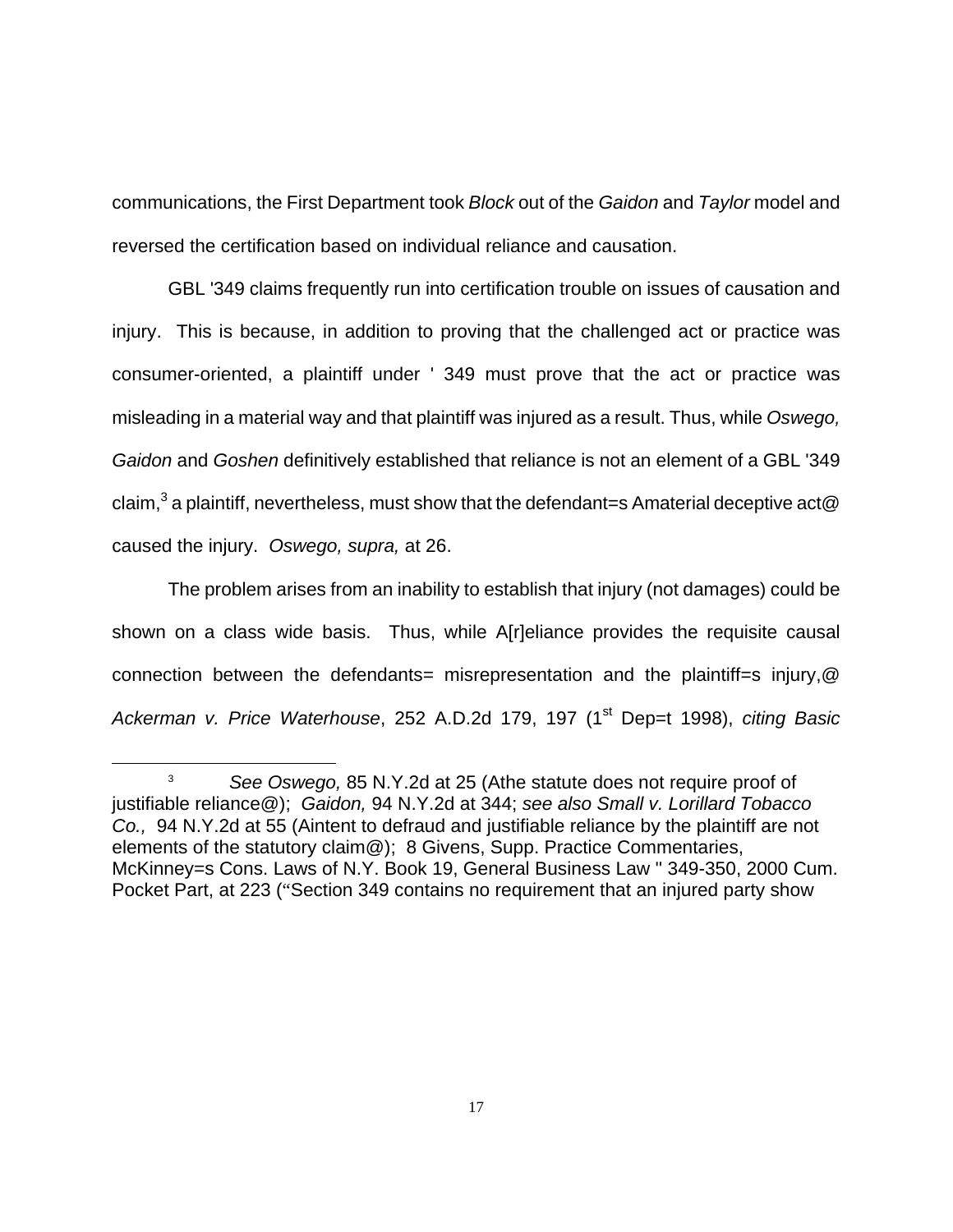*Incorporated v. Levinson*, 485 U.S. 224, 243 (1988) and *In re Laser Arms Corp. Sec. Litig.*, 794 F. Supp. 475 (S.D.N.Y. 1989), *aff'd*, 969 F.2d 15 (2d Cir. 1992), the Aplaintiff seeking compensatory damages must show that the defendant engaged in a material deceptive act or practice that *caused* actual, although not necessarily pecuniary harm.@ *Oswego,* 85 N.Y.2d at 25. In short, reliance can be presumed but actual injury cannot.

In the wake of *Oswego*, courts have grappled with the reliance-causation nexus. The Court of Appeals recently addressed the issue in *Stutman v. Chemical Bank,* 95 N.Y.2d 24 (2000). In affirming the dismissal of a GBL ' 349 claim asserted on behalf of a nationwide class, the Court of Appeals reaffirmed that Areliance is not an element of a section 349 claim, @ *id.* at 28, but that plaintiff Amust show that the defendant=s >material deceptive act= caused the injury.@ *Id. citing Oswego,* 85 N.Y.2d at 26. It then endeavored to clarify the point by examining closely the grounds for the Appellate Division=s dismissal of *Stutman's* ' 349 claim.

The Appellate Division had dismissed Stutman's '349 claim on the ground that plaintiffs failed to show justifiable reliance, that is Athat [defendant=s] failure to disclose [a] \$275 attorney=s fee >had any effect on plaintiffs= decision to borrow from defendant in the first place.=@ *Id*. at 29. But, the Court of Appeals said that this was Athe wrong standard,

 $\overline{a}$ 

reasonable reliance on erroneous statements in order to obtain relief@).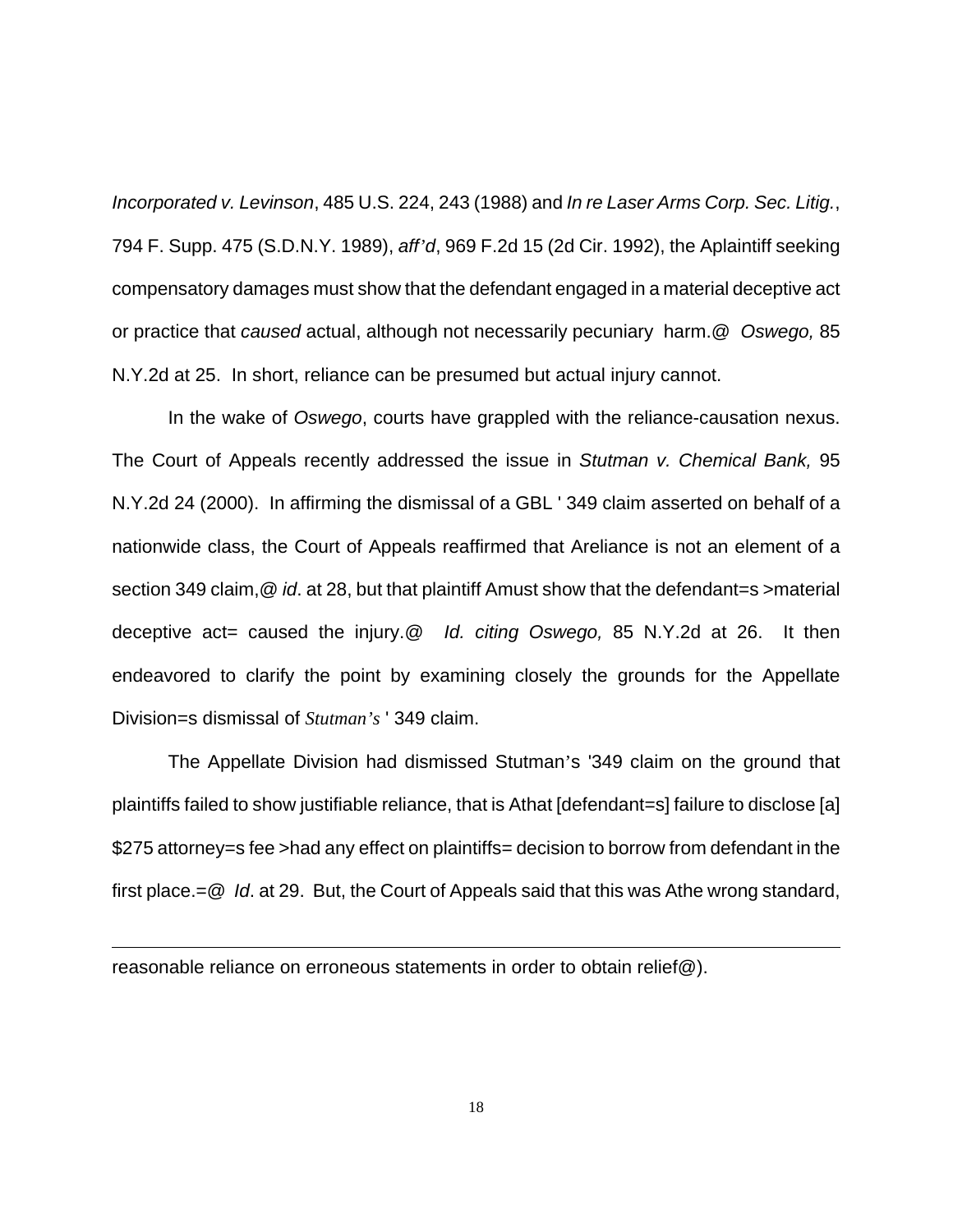because reliance is not an element of a §349 claim.@ *Id*. at 30; Anotably, even after

*Oswego,* the Appellate Division has occasionally applied an incorrect standard in section

349 cases, imposing a reliance requirement when in fact there is none. *Id. See, e.g.,* 

*Gershon v. Hertz Corp.,* 215 A.D.2d 202, 202-203 (no §349 claim where plaintiff=s

>allegations do not show materially deceptive conduct on which plaintiff relied to his

detriment=). The Court of Appeals continued,

[n]or did the Appellate Division merely apply the causation standard in the guise of reliance. The Appellate Division=s ruling clearly imposed a reliance requirement that plaintiffs made the decision to take the loan in reliance on their belief that the \$275 fee would not apply. In contrast to section 349 claims, that is precisely the type of reliance that must be shown in order to state a common law fraud claim.

95 N.Y.2d at 30.

The Court of Appeals used the *Stutman* facts to illustrate the difference between

reliance and causation, stating

plaintiffs alleged that because of defendant=s deceptive act, they were forced to pay a \$275 fee that they had been led to believe was not required. In other words, plaintiffs alleged that defendant=s material deception caused them to suffer a \$275 loss. This allegation satisfies the causation requirement. Plaintiffs need not additionally allege that they would not otherwise have entered into the transaction. Nothing more is required.

# *Id.* at 30.

The court likened the issue to cases in the securities context where Aproof of reliance is not required where a duty to disclose material information has been breached or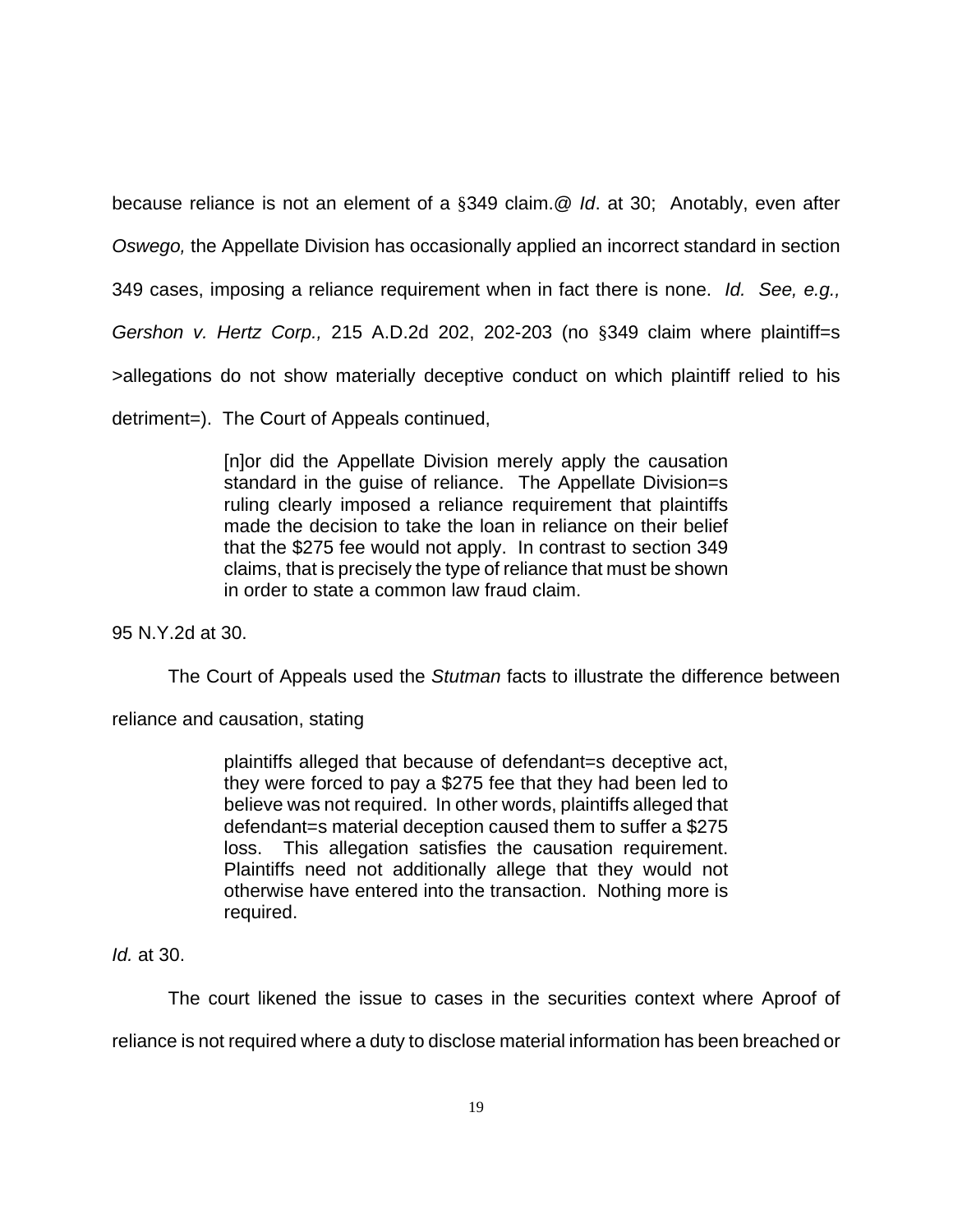where there are material omissions or misstatements in a proxy statement.@ *Id.* at 30, n. 2. ARather, the materiality of the omission or misstatement satisfies the causation requirement.@ *Id., citing Affiliated Ute Citizens v. United States,* 406 U.S. 128 (1972) and *Mills v. Electric Auto-Lite Co.,* 396 U.S. 375, 385 (1970). Nevertheless, the *Stutman* court affirmed the dismissal of plaintiffs= claim because plaintiffs had failed to show that defendant committed a deceptive act.@ *Id.* at 31.

# **B. Claims For False Advertising under GBL Section 350**

A claim for false advertising under GBL '350 requires individualized proof of reliance. *See Small v. Lorillard,* 252 A.D.2d 1, 8 (1<sup>st</sup>) Dep=t 1998), *aff'd*, 94 N.Y.2d 43 (1999). However, reliance can be presumed where the GBL ' 350 claim concerns uniform material omissions or where defendants effectively control all the information about a transaction. *Id.* at 8. Thus, where a case involves:

primarily a failure to disclose, positive proof of reliance is not a prerequisite to recovery. All that is necessary is that the facts withheld be material in the sense that a reasonable investor might have considered them important in the making of this decision. This obligation to disclose and this withholding of a material fact establish the requisite element of causation in fact.

*Affiliated Ute Citizens v. United States*, 406 U.S. 128,153-54 (1972); s*ee also Brandon v.* 

*Chefetz*, 106 A.D.2d 162 (1<sup>st</sup> Dep=t 1985) (proof of individual reliance unnecessary in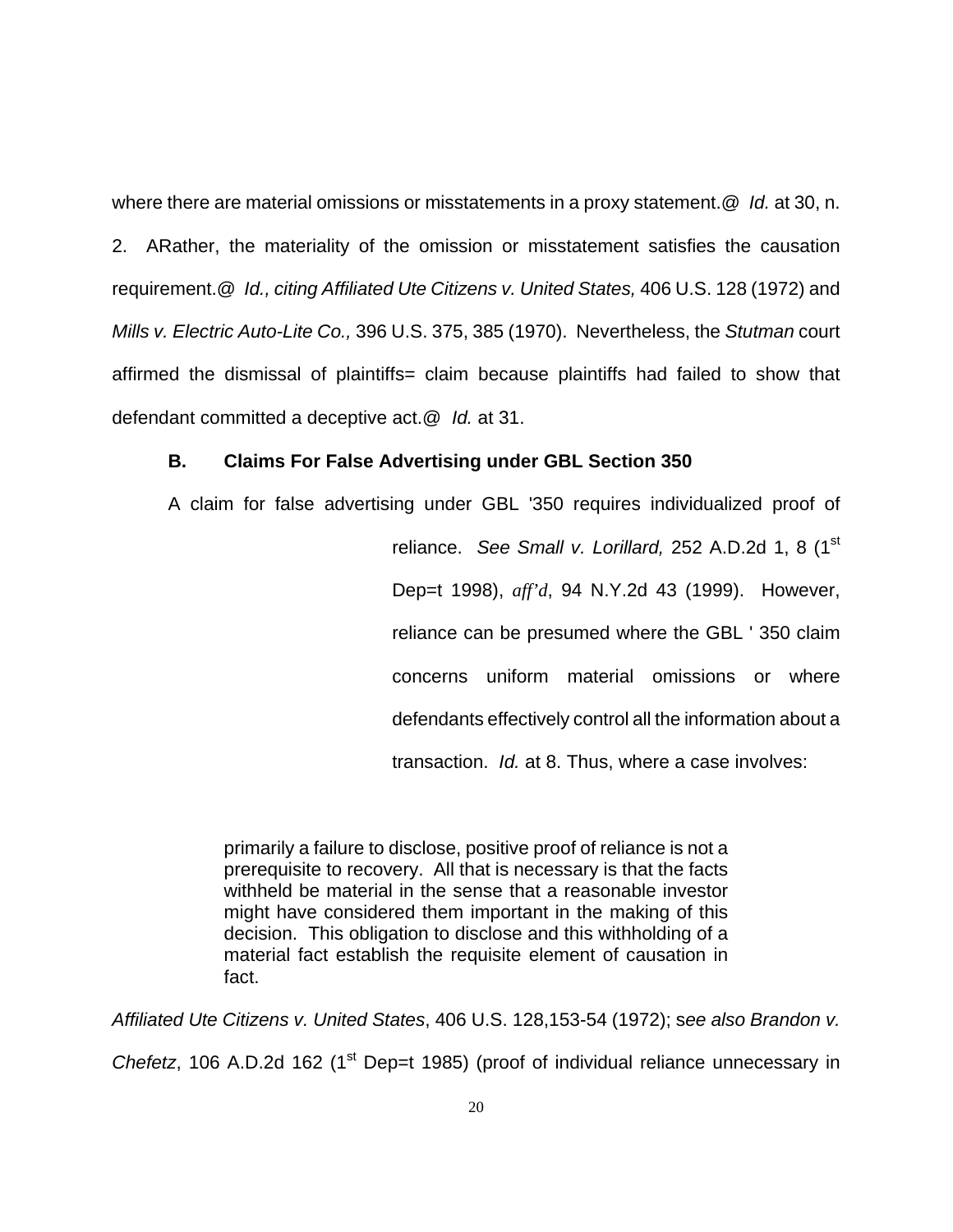cases involving fraudulent material omissions). When a defendant=s advertisements contain materially misleading omissions, justifying a presumption of reliance, a class should be certified; individual issues of reliance do not exist. *Ackerman*, 683 N.Y.S.2d at 192, *citing Weinberg*, 116 A.D.2d at 7, *Brandon*, 106 A.D.2d at 167.

Under GBL '350, if a case is not based on material omissions, the reliance requirement is a frequent barrier to certification of a class. In *Small v. Lorillard*, plaintiff argued that defendants lied in their advertisements about nicotine=s addictive properties and the fact that they were manipulating the nicotine content of their products in order to cause consumers to become addicted to cigarettes. 252 A.D.2d at 4. The court refused to presume reliance, stating:

> Reliance on defendants= misrepresentations will not be presumed where plaintiffs had a reasonable opportunity to discover the facts about the transaction beforehand by using ordinary intelligence . . . or where a variety of factors could have influenced a class members decision to purchase. Only when defendants effectively controlled all the information about the transaction will the existence of misrepresentations give rise to an inference of reliance without need for further proof.

*Small* at 8, *citing King v. Club Med*, 76 A.D.2d at 27; *Stellema v. Vantage Press*, 109 A.D.2d at 424 (citation omitted). In *Small*, A[p]laintiff=s claim of ignorance [was] implausible in light of years of pre-1994 press coverage of research on nicotine addiction, as well as the well-known difficulty of quitting smoking. . . . This widely available information about nicotine forecloses any presumption of reliance and requires individualized inquiry into whether particular class members were unaware of such information.@ *Id.* at 9-10.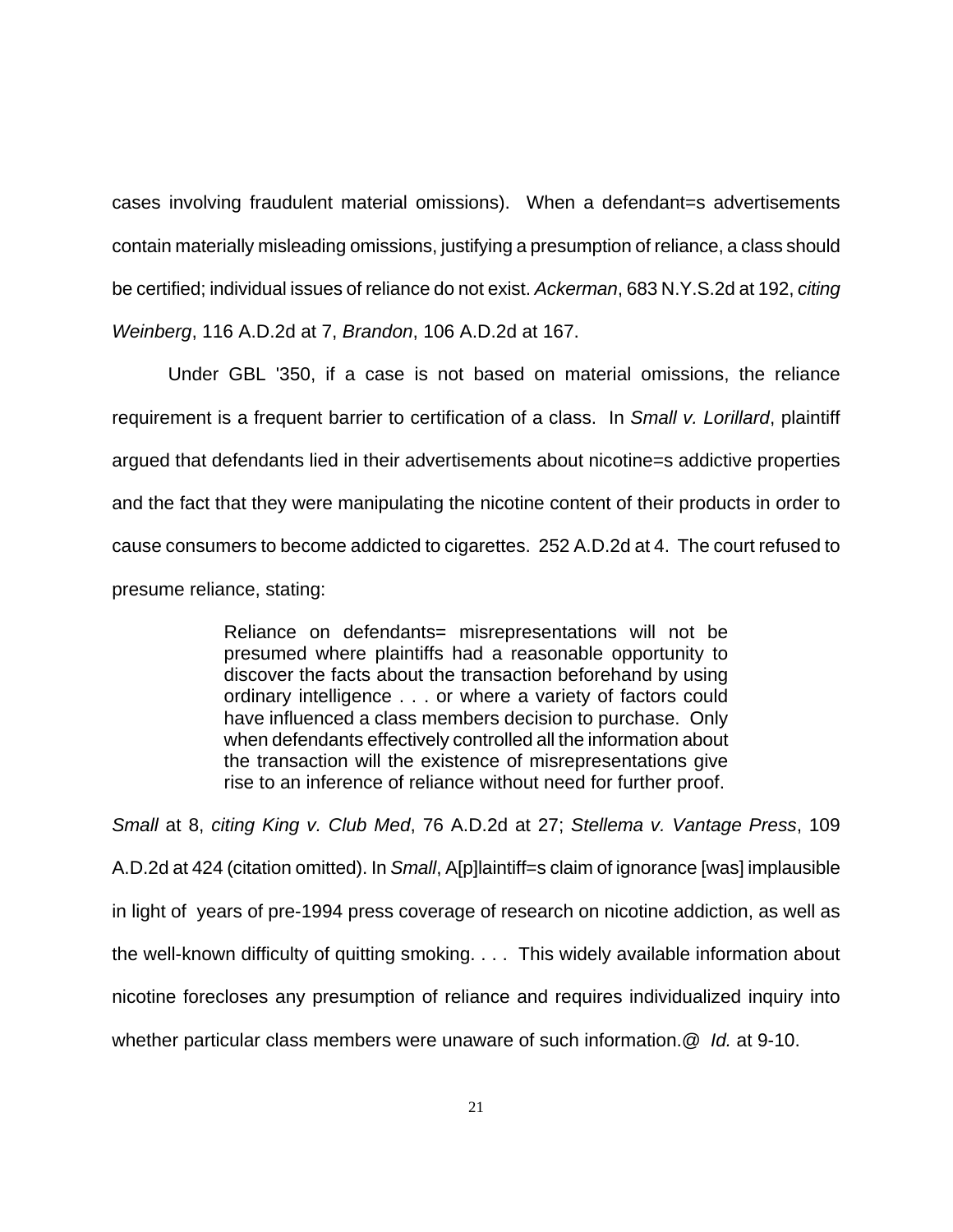*Strauss v. Long Island Sports, Inc.*, 60 A.D.2d 501 (2d Dep=t 1978), is an oft-cited example of how individual issues of reliance can defeat a false advertising claim. Class action certification was sought by one who had purchased a season ticket on the basis that the New York Nets basketball team had widely advertised and represented that the Nets star Julius Erving (ADr. J.@) would play for the season. As it turned out, the Nets traded Dr. J. to another team before the season began. The Second Department reversed Special Term=s certification of the class on the ground that there are a wide variety of reasons why people purchase season tickets for basketball games, including business reasons, the fact that the Nets had just won the league championship, geographical location, etc. AIn short, by no stretch of the imagination may one comfortably presume that a majority of season ticket holders purchased in reliance on the Nets newspaper advertising. Indeed, many season ticket holders may not have even seen defendants= advertisements." *Id.* at 507. The court wrote:

> [i]n a case where common exposure to or reliance upon alleged misleading advertising cannot be readily inferred, there is no advantage to be gained from permitting the action to proceed as a class action since the proceeding is likely to 'splinter into individual trials'.

*Id.*

Similarly, in *Morgan v. AO Smith Corp.,* 233 A.D.2d 375 (2d Dep=t 1996), the Appellate Division affirmed the IAS court=s denial of certification of a class of Havrestore grain silo purchasers where plaintiffs claimed that the common question of fact was Awhether they and the prospective class members purchased or leased . . . silos based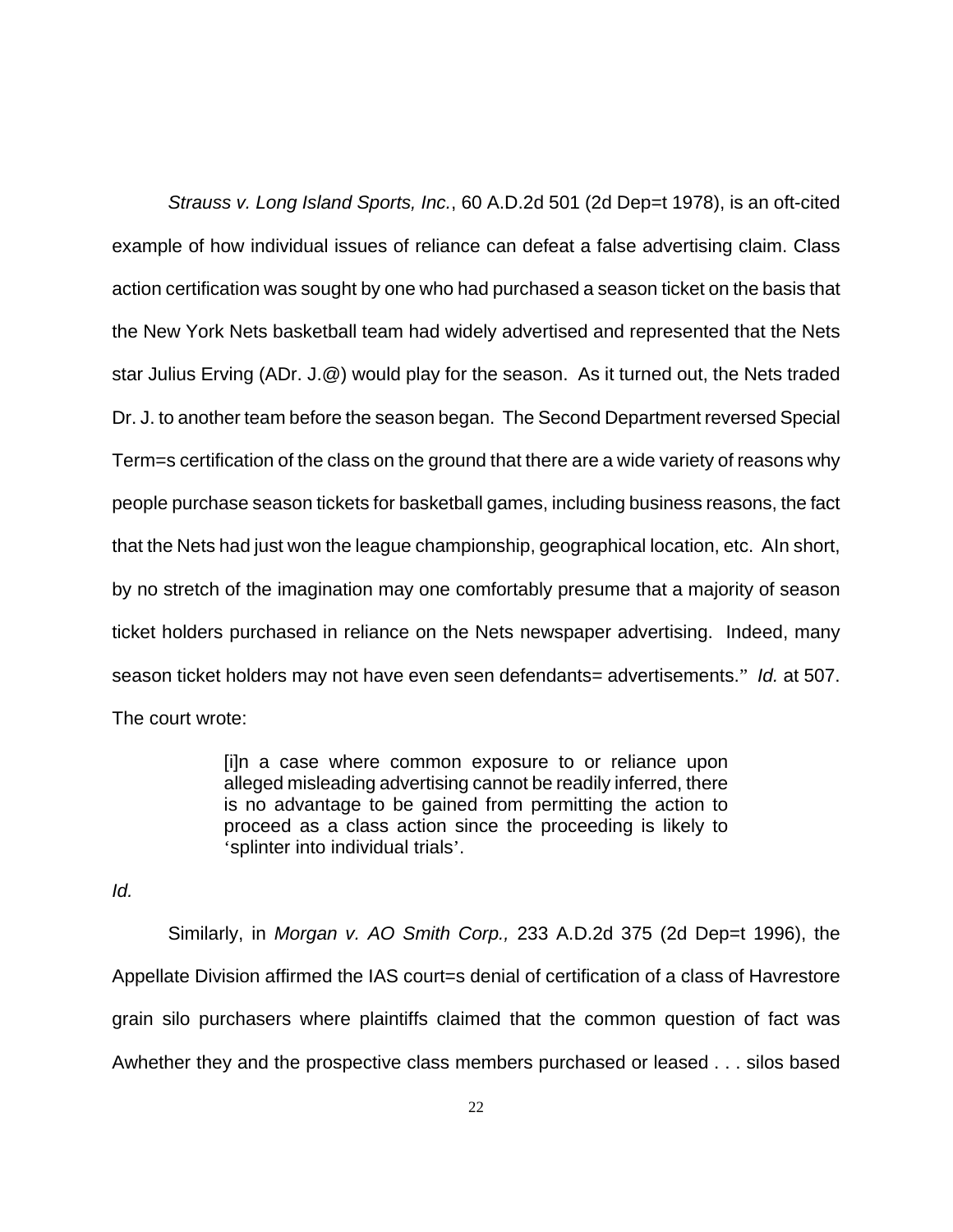upon advertising claims that structures were oxygen free or oxygen-reducing.@ *Id*. at 376 The court determined that the question could not properly be resolved on a class wide basis. A[I]ndividual issues exist as to what each proposed class member knew or was told about the structures and what influenced their decision to purchase or lease [the] silos.@ *Id.* A different result may have obtained had plaintiff presented the common issue as a uniform failure to make proper disclosures regarding the silos in a uniform document received by every class member. *See, e.g., King*; *Stellema, supra.* 

#### **C. Claims Under New York's Antitrust Law**

CPLR §901(b) provides that a class action may not be brought to recover a penalty or a minimum measure of damages unless the statute which creates such penalty or measure of recovery Aspecifically authorizes the recovery thereof in a class action.@ *Rubin v. Nine West Group*, *Inc.*, 1999 WL 1425364 (Sup. Ct. N.Y.Co. Nov. 3, 1999), *citing Blumenthal v. American Society of Travel Agents, Inc.,* 1977 WL 18392, 1977-1 Trade Cases P 61,530 (Sup. Ct. N.Y. Co. July 5, 1997). Trial courts in New York have denied class treatment of claims asserted under New York=s antitrust statute, the Donnelly Act, GBL ' 340, on the grounds that the treble damages provided for in the statute are penalties. *See, e.g., Russo & Dubin v. Allied Maintenance Corp.,* 95 Misc. 2d 344 (Sup. Ct. N.Y. Co. 1978); *Blumenthal*, *supra*; *Rubin*, *supra*; *Cox v. Microsoft,* No. 105193100 (N.Y. Sup. Ct. Nov. 29, 2000). It is the view of the Committee that these trial court decisions have been made in error.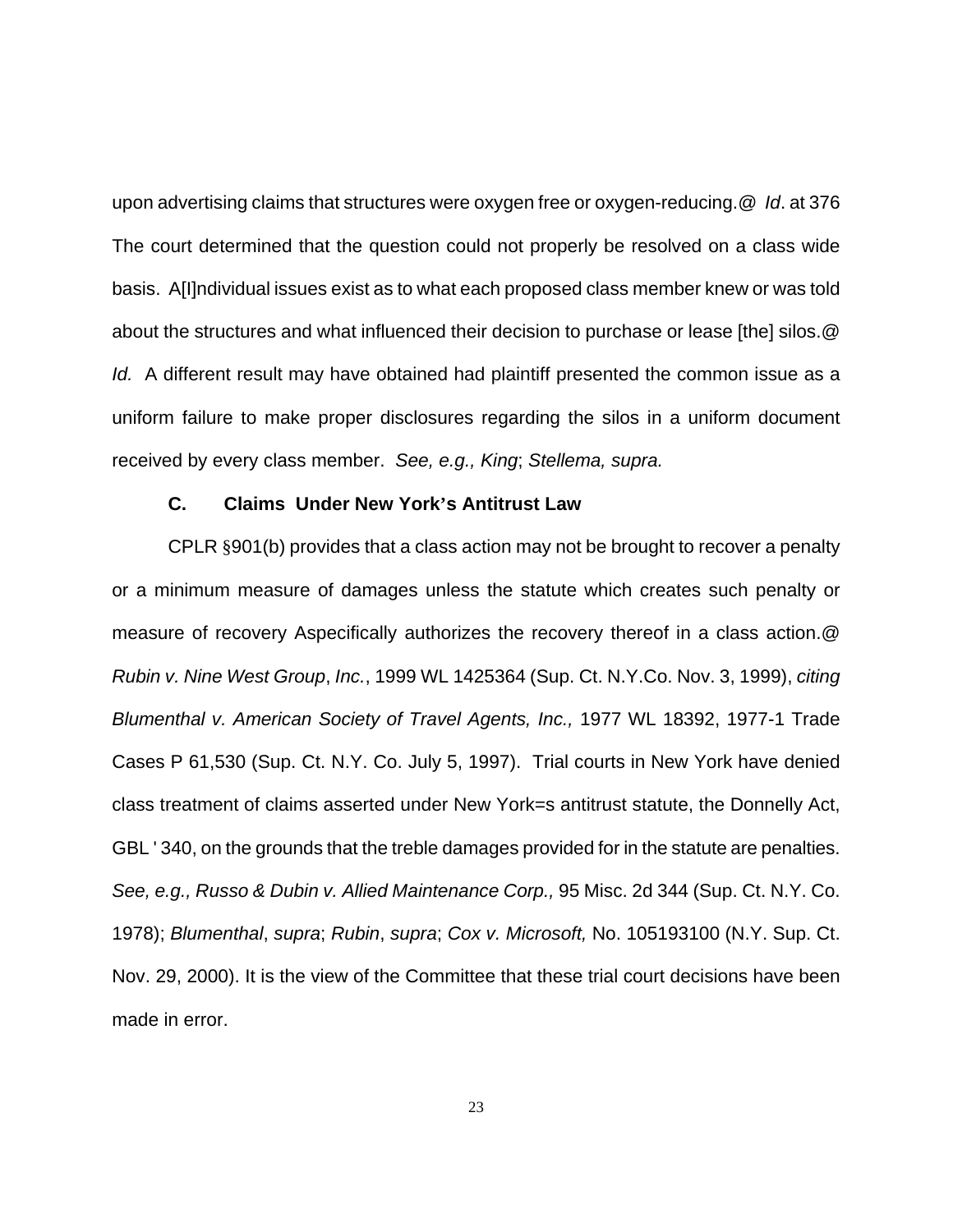New York=s Court of Appeals has made very clear that the Donnelly Act Ashould generally be construed in light of federal precedent and given a different interpretation only where State policy differences in the statutory language or the legislative history justify such a result.@ *Anheuser-Busch, Inc. v. Abrams*, 71 N.Y.2d 327, 335 (1988); *accord People v. Ratteni*, 81 N.Y.2d 166, 171 (1993). Although several New York state trial courts have held that the treble damages provided for in the Donnelly Act are penalties, the only federal decision addressing this issue, however, makes plain that antitrust treble damages are compensatory in nature. In *Ethicon, Inc. v. Aetna Casualty & Surety Co.,* 737 F. Supp. 1320 (S.D.N.Y. 1990), Judge Leisure explained:

> [n]either the Supreme Court nor, apparently, any of the circuit courts has directly stated whether antitrust treble damages are to be considered punitive or non-punitive in nature. This Court has undertaken a thorough review of the case law on the treble damages provisions within the antitrust laws and finds that the clear focus in the application of antitrust treble damages is compensatory and not punitive. This is not to say that the intent of the treble damages provision is entirely clear. . . .

> It is apparent, however, from the substance in which the Supreme Court and other courts have addressed the nature of the treble damages provision, that the courts believe that the provision is primarily remedial, not punitive. . . .

737 F. Supp. at 1335-36; s*ee generally Chattanooga Foundry & Pipe Works v. City of Atlanta,* 203 U.S. 390 (1906); *Brunswick Corp. v. Pueblo Bowl-o-Mat*, 429 U.S. 477, 485-86 (1977). Thus, to the extent that trial courts are prohibiting class treatment of Donnelly Act claims on the basis that the Act's treble damages are a Apenalty@ unsuitable for class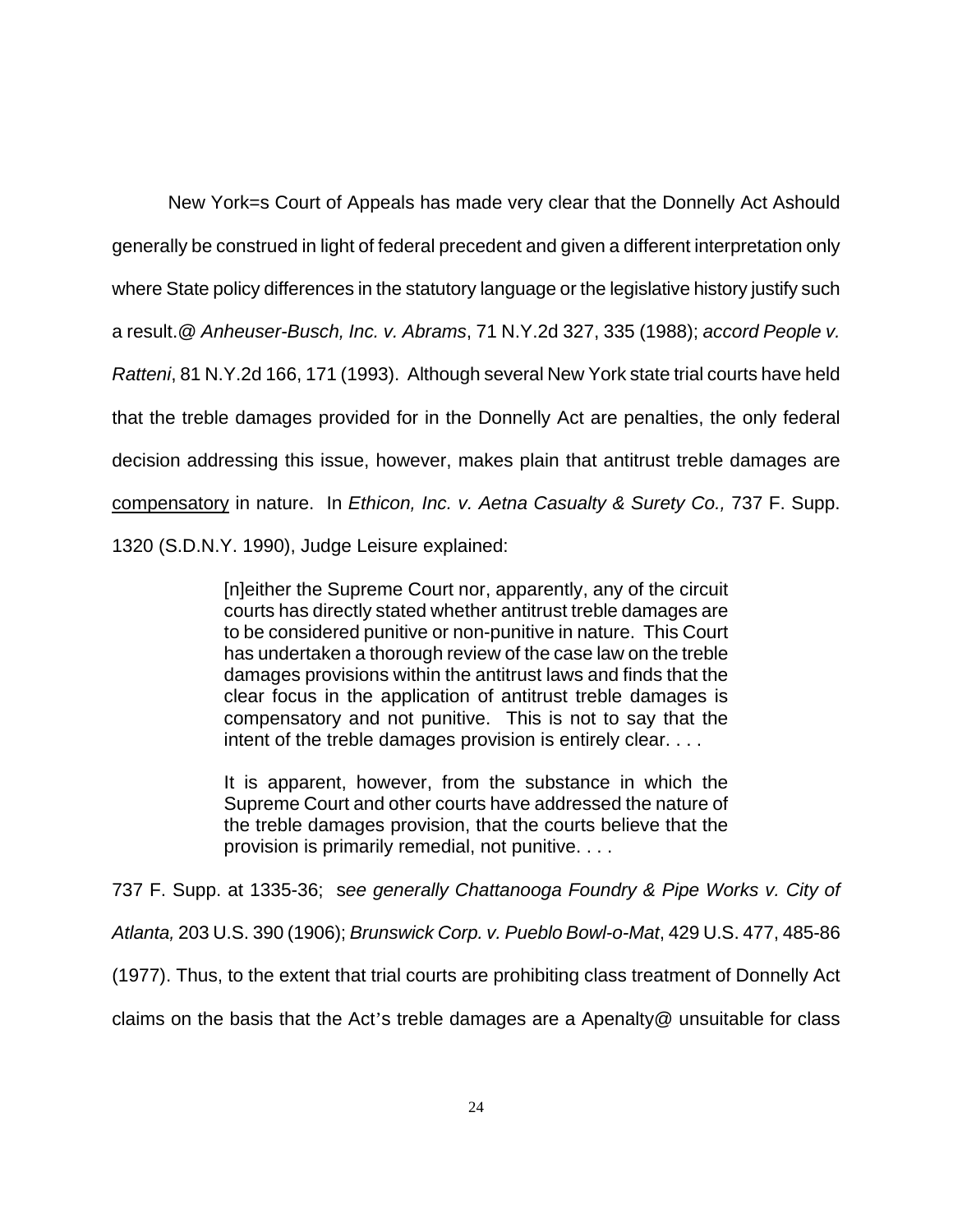treatment without specific authorization, the courts= reasoning appear to be in conflict with the Court of Appeals= directive to follow federal precedent.

There is a further reason why class claims under the Donnelly Act should be permitted. Even if the Act's treble damages are considered to be a penalty, plaintiffs should be permitted to waive any statutory penalties and proceed on a class basis for actual damages. This has been permitted in analogous cases with class claims asserted under GBL ' 349. The First, Second and Fourth Departments have certified classes on GBL ' 349 claims even though GBL ' 349(h) gives individuals the right to recover a minimum of \$50, injunctive relief, and discretionary treble damages to a maximum of \$1,000. In those cases, courts have permitted plaintiffs to waive the statutory minimum and proceed as the class representative. The Second Department explained:

> [a]lthough CPLR 901(b) bars a class action to recover a penalty or minimum damages imposed by statute, where, as here, the statute does not explicitly authorize a class recovery thereof, the named plaintiff in a class action may waive that relief and bring an action for actual damages only.

*Super Glue Corp. v. Avis Rent a Car System, Inc.*, 132 A.D.2d 604, 606 (2d Dep=t 1987).

The First Department has reached the same conclusion (albeit without opinion). *See Weinberg v. Hertz Corp.*, 69 N.Y.2d 979, 981 (1987) (describing prior order of First Department affirming, without opinion, trial court's ruling that plaintiff could maintain class action under GBL ' 349 despite existence of statutory penalty). So has the Fourth Department. *See Ridge Meadows Homeowners' Association, Inc. v. Tara Development*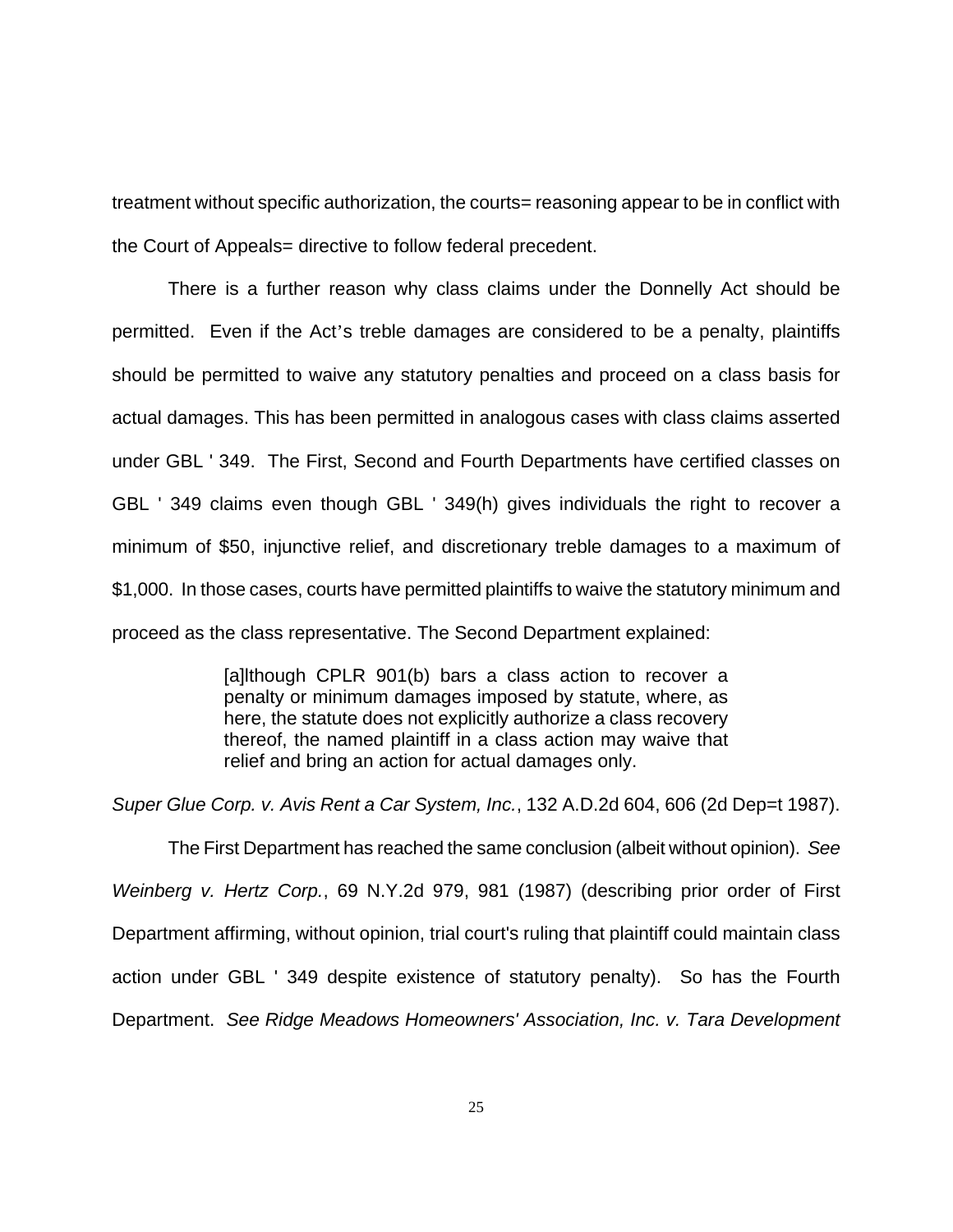*Co., Inc.*, 242 A.D.2d 947 (4th Dept. 1997) (action under GBL ' 349 maintainable as a class action for actual damages).

Thus, the Committee recommends that courts certify Donnelly Act claims for treble damages. If courts do not do so, the Committee recommends that the Legislature expressly provide for class actions under the Donnelly Act. At a minimum, the courts should permit plaintiffs to waive the treble damage provisions contained in the Act and to proceed as a class action.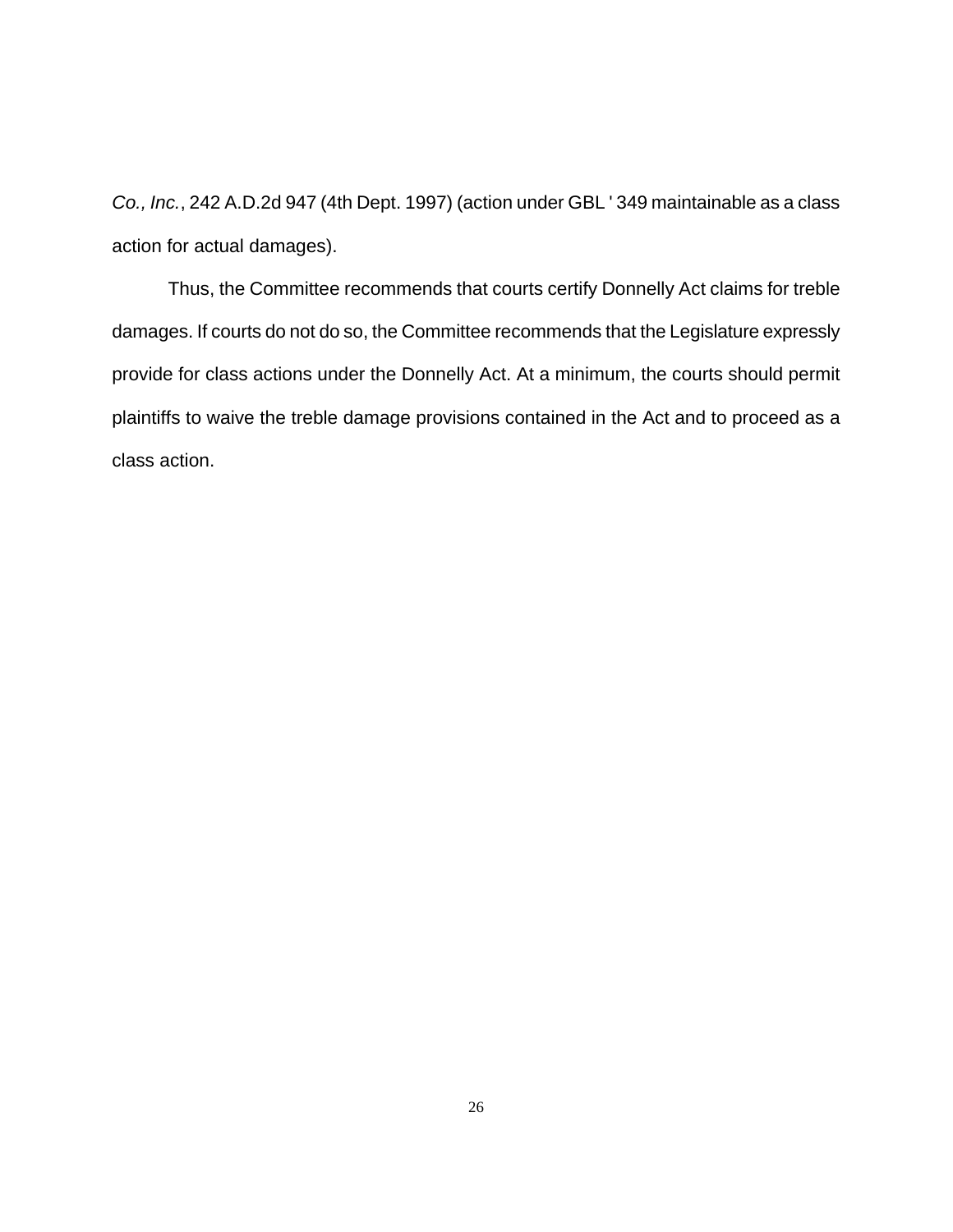#### **D. Breach of Contract and Breach of Warranty Claims**

Appellate courts typically approve certification of class claims for breach of a uniform contract executed by every class member. *See, e.g., King v. Club Med., Inc.,* 7 6 A.D.2d 123, 127 (1st Dep=t 1980); *Stellema v. Vantage Press, Inc.,* 109 A.D.2d 423, 424 (1st Dep=t 1985); *Jim & Phil=s Family Pharmacy, Ltd. v. Aetna U.S. Healthcare, Inc.,* 271 A.D.2d 281 (1<sup>st</sup> Dept= 2000) (IAS court properly certified class of 1600 pharmacies on claim that defendant violated provision of APharmacy Service Agreement@ to which every class member was a signator); *Meachum v. Outdoor World Corp.,* 273 A.D.2d 209 (2d Dep=t 2000) (reversing denial of certification where common question was whether membership campground contract violated statute governing when membership campground contracts are void and unenforceable). However, where individualized proof concerning the various bases for liability arising out of each contract is required, certification will be denied. *See,*  e.g., Banks v. Carroll & Graf Publishers, Inc., 267 A.D.2d 68 (1<sup>st</sup> Dep=t 1999) (certification denied where class consisted of authors with breach of contract claims that required individualized proof concerning various bases of liability and were subject to individual defenses); *Gordon v. Ford Motor Co.*, 260 A.D.2d 164 (1<sup>st</sup> Dep=t 1999), (denial of class certification in an action for breach of express warranty and implied warranty of merchantability on the ground that each plaintiff would have to prove that his or her vehicle was not fit).

## **E. Bundled Personal Injury Claims**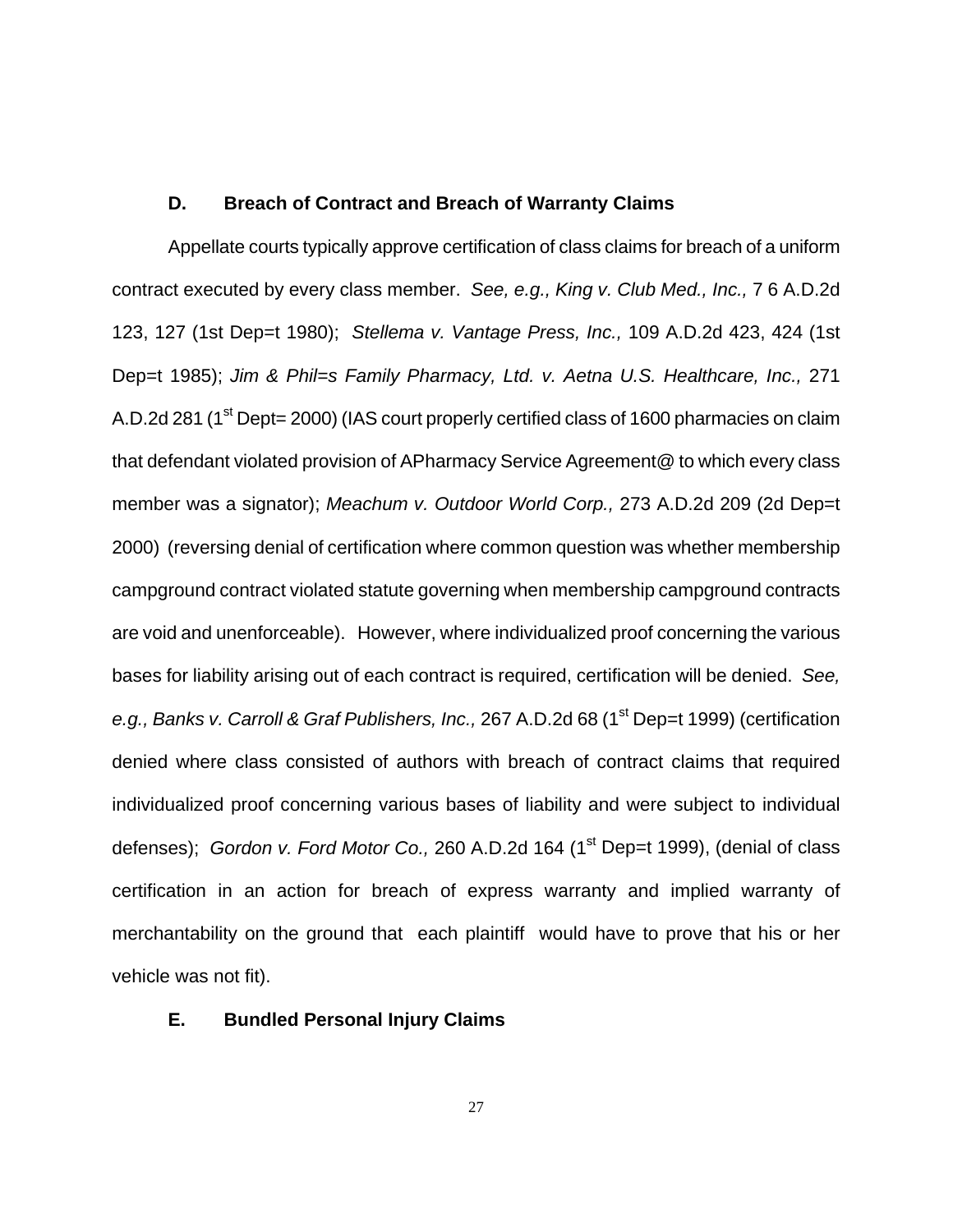When *Small v. Lorillard,* 252 A.D.2d 1 (1<sup>st</sup> Dep=t 1998), *aff=d,* 94 N.Y.2d 43 (1999), was presented to the Appellate Division, class certification was denied because GBL ' 349 liability turned on the question of whether an individual was addicted to tobacco. 252 A.D.2d at 8. This created an unmanageable situation, not properly suited for class treatment. *Id.* To try to circumvent the manageability problem on appeal to the Court of Appeals, the *Small* plaintiffs Aabandoned the addiction component of their legal theory@ and asserted instead that they were injured because Adefendants= deception prevented them from making free and informed choices as consumers@ 94 N.Y.2d at 56. The *Small*  plaintiffs however did not allege that they were injured by becoming addicted to nicotine, nor had they alleged that they were injured by paying higher prices as a result of defendants= misconduct. *Id.* Thus, their theory of injury contained Ano manifestation of either pecuniary or actual harm@ as required by statute. *Id.* The Appellate Division=s decertification of plaintiff=s claims was affirmed.

## **F. Claims Brought By Consumers of Particular Products**

As in *Small v. Lorillard, supra,* certification was denied in *Karlin v. IVF America,* 239 A.D.2d 560 (2d Dep=t 1997), *aff=d as modified*, 93 N.Y.2d 282 (1999), on the ground that liability was dependent on individual issues as to what each patient was told about fertility treatment, the effect of the treatment on the patient and the extent of damages. In the Committee=s view, a class should be certified where the members of the class have received essentially the same information regarding a service or product, whether orally or in writing, as was alleged in the IVF Karlin case.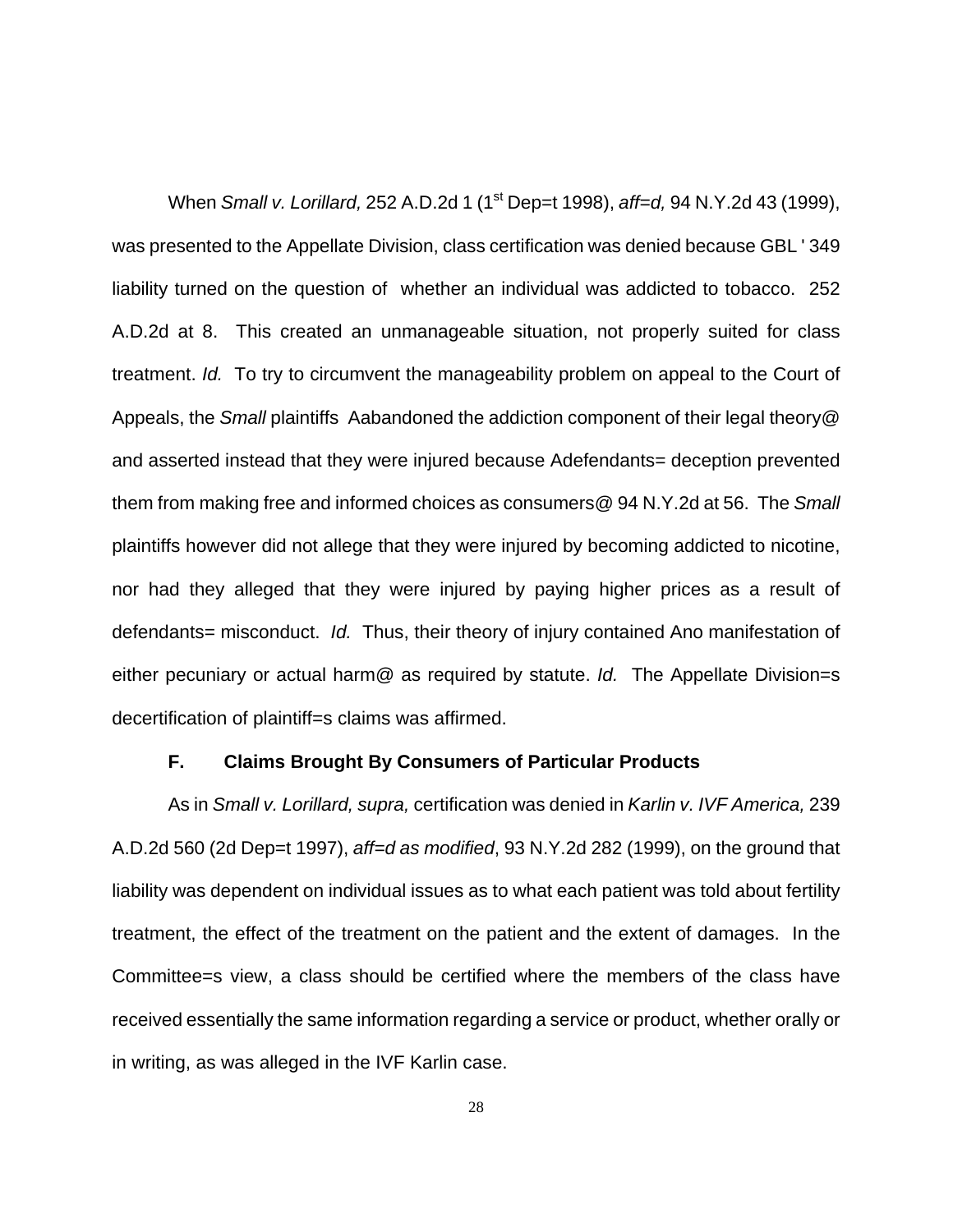Class certification has been granted in a tort case where the relief sought was injunctive, not monetary. Thus, individual issues did not defeat certification in *Cunningham v. American Home Products,* 9/21/99, N.Y.L.J 26 (col.5)(S.Ct.N.Y.Co.), which was a diet drug products liability action. In this case, plaintiffs sought the establishment of a courtsupervised medical monitoring program for FDA-recommended medical testing that was being conducted evaluate the long term effects of the use of certain diet drugs. The class consisted of consumers of fenfluramine, dexfenfluramine and phentermine who had not yet manifested any of the health problems associated with the drugs. Defendants opposed certification on the grounds that individual issues concerning exposure predominated. The court described the defendants' position as follows:

> [A]ny approach that treats all class members as a group ignores the many variable such as length of exposure, preexisting conditions, and medical history, existing monitoring protocols and the fact that a number of consumers have already undergone testing. They claim that plaintiffs= approach assumes that a uniform medical surveillance regimen would be used for every class member. In addition, defendants claim that the reliance factor varies significantly.

*Id.* The court rejected defendants= argument, stating that Aalthough a uniform monitoring regimen may not be appropriate, that does not mean that common questions do not predominate, particularly where, as here, plaintiffs *seek injunctive relief, not damages*." *Id.*

The court continued:

All parties have an interest in establishing the fund for monitoring and surveillance. All class members are threatened by defendants= alleged failure to test for and disclose adverse effects of fenfluramine drugs. All prospective class members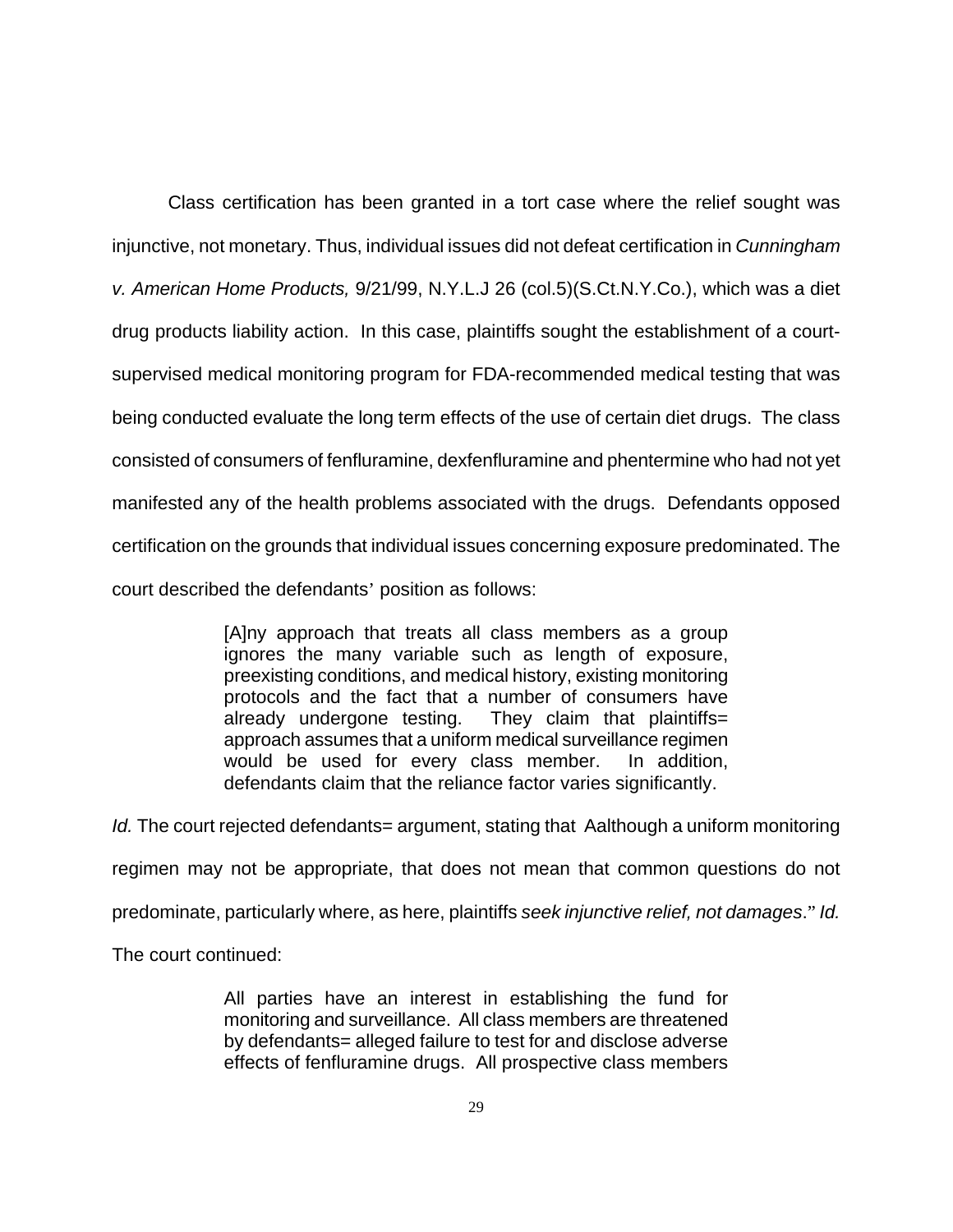are united by common issues concerning labeling, the promotion of the drugs, individually and in conjunction with other drugs, and appropriateness of warnings. The medical associations and governmental regulatory authorities have recommended surveillance for all users of the drugs. Various experts have proffered scientific evidence concerning the need for monitoring. The Court can address the difference among the appropriate regimens for class members by establishing standards, removing members from the class, or creating subclasses. . . . The overriding predominant common issue, is however, the interest of all parties in establishing the fund for monitoring and surveillance.

*Id.*

*Cunningham* marks a striking departure from a long line of medical product and pollution related cases that rejected certification on the grounds that individual issues concerning liability and causation predominated. *See, e.g., Aprea v. Hazeltine Corp.,* 247 A.D.2d 564 (2d Dep=t 1998) (certification denied because individual issues predominated as to what extent the emission of toxic chemicals caused damage to property); *Askey v. Occidental Chemical Corp.,* 102 A.D.2d 130 (4<sup>th</sup> Dep=t 1984) (rejecting certification of class of persons claiming injury from exposure to toxic landfill on ground that individual issues respecting injury predominated); *see also Jones v. Utilities Painting Corp.*, 198 A.D.2d 268 (2d Dep=t 1993); *Schmidt v. Merchants Desp. Trans. Co.*, 270 N.Y.287 (1936); *Gibbs v. E.I. DuPont De Nemours & Co., Inc.,* 876 F. Supp. 75 (W.D.N.Y. 1995); *Patton v. General Signal Corp.*, 984 F. Supp. 666 (W.D.N.Y. 1997).

# **G. The Impact Of Arbitration Clauses On Class Actions**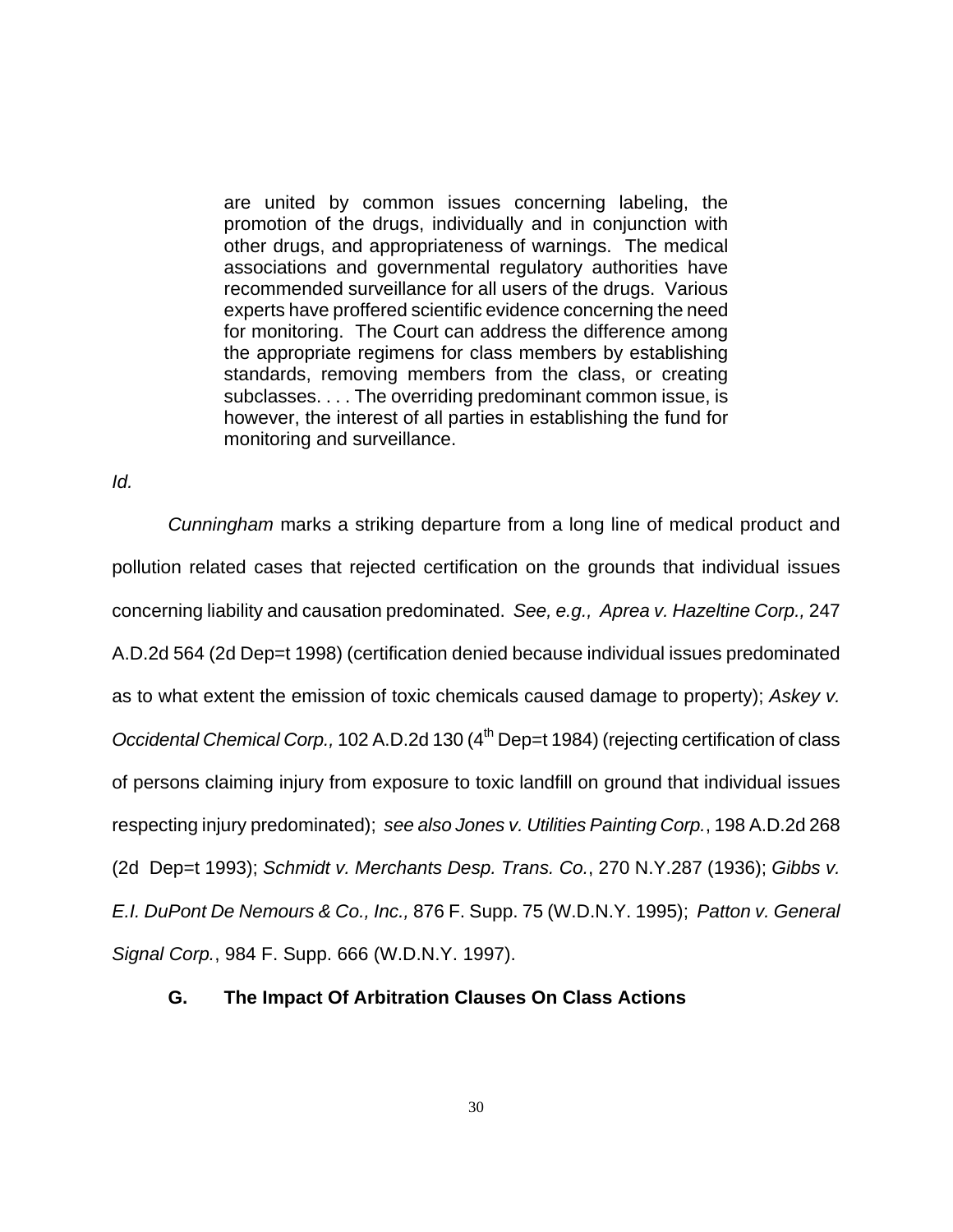Mandatory binding arbitration clauses are frequently being inserted into standard consumer contracts -- often with language expressly prohibiting class actions. *See generally* Jean R. Sternlight, *As Mandatory Binding Arbitration Meets The Class Action, Will The Class Action Survive?* 42 Wm. & Mary L. Rev. 1 (2000). How this frontal attack on Article 9 will ultimately play out in the New York courts remains to be seen.

In *Brower v. Gateway 2000, Inc.,* 246 A.D.2d 246 (1<sup>st</sup> Dep=t 1998), the First Department dismissed a putative class action asserted on behalf of Gateway computer purchasers because of a pre-dispute arbitration clause in the agreements delivered with the customers= computers. The court rejected plaintiff=s arguments that the clause was unenforceable as a contract of adhesion. A[I]f any term of the agreement is unacceptable to the consumer, he or she can easily buy a competitor=s product instead.@ *Id*. at 252. The court also rejected plaintiff=s arguments that the arbitration clause was procedurally and substantively unconscionable. *Id*. The court wrote:

> As to the procedural element, a court will look to the contract formation process to determine if, in fact, one party lacked any meaningful choice in entering into the contract, taking into consideration such factors as the setting of the transaction, the experience and education of the party claiming unconscionability, whether the contract contained >fine print=, whether the seller used >high-pressured tactics= and any disparity in the parties= bargaining power. None of the factors supports appellants= claim here. [T]he substantive element . . . entails an examination of the substance of the [a]greement in order to determine whether the terms unreasonably favor one party.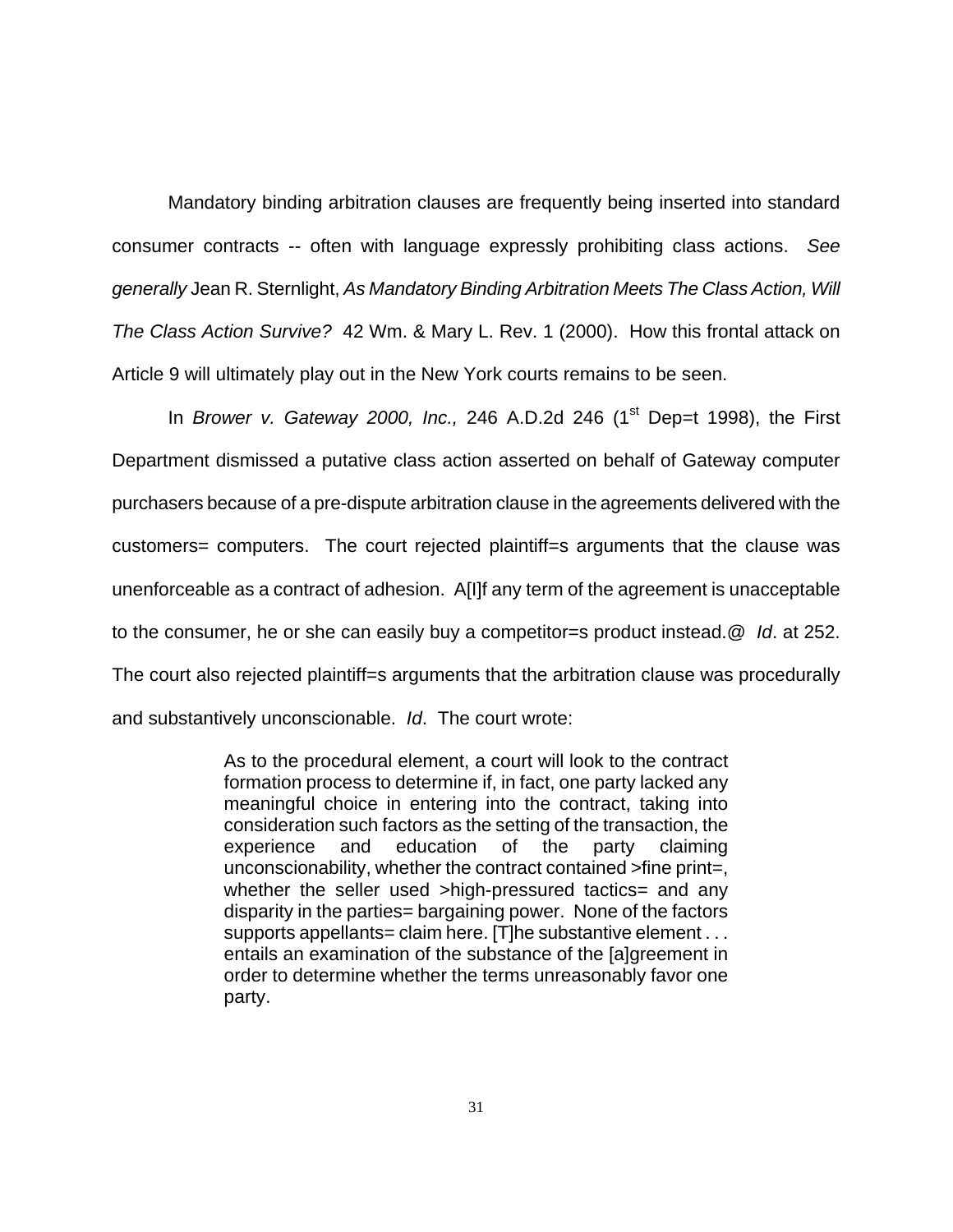*Id.* at 253-254 (Citations omitted). The court concluded that, while the costs of arbitrating in the designated forum was high, they were not so Aegregiously oppressive@ as to deem the clause unconscionable or to cause the contract to unreasonably favor one party. *Id. at 255.*

*Carnegie v. H&R Block, Inc.,* 180 Misc.2d 67 (Sup. Ct. N.Y.Co. 1999), also considered the effect of an arbitration clause on a putative class action, but in a wholly different context. In *Carnegie,* defendants inserted the clause into a standard form contract *after* the *Carnegie* action was commenced, but before the class certification. *Id*. at 68. The clause provided that the parties to the contract would submit their disputes to arbitration upon the election of either party and were barred from proceeding by class action except by mutual consent. *Id.* The clause did not inform customers of the pending class action and that they were waiving their rights to participate in it once they signed on the dotted line. Holding the arbitration clause unenforceable, the court wrote:

> [f]or Block to require its customers to sign a form stating, *inter alia,* that ANo class actions are permitted without the consent of the parties . . .@ and that their >ERO= meaning Block is a party to this arbitration provision without disclosing either the pendency of this action . . . or that Block has already refused its consent to class certification, is patently deceptive.

*Id.* at 72.

In *Hayes v. County Bank,* 185 Misc. 2d 414 (Sup. Ct. Queens Co. 2000), defendant moved for an order compelling arbitration of plaintiffs= claims in a putative class action arising out of fees charged by defendant in connection with Apay day loans.@ Plaintiffs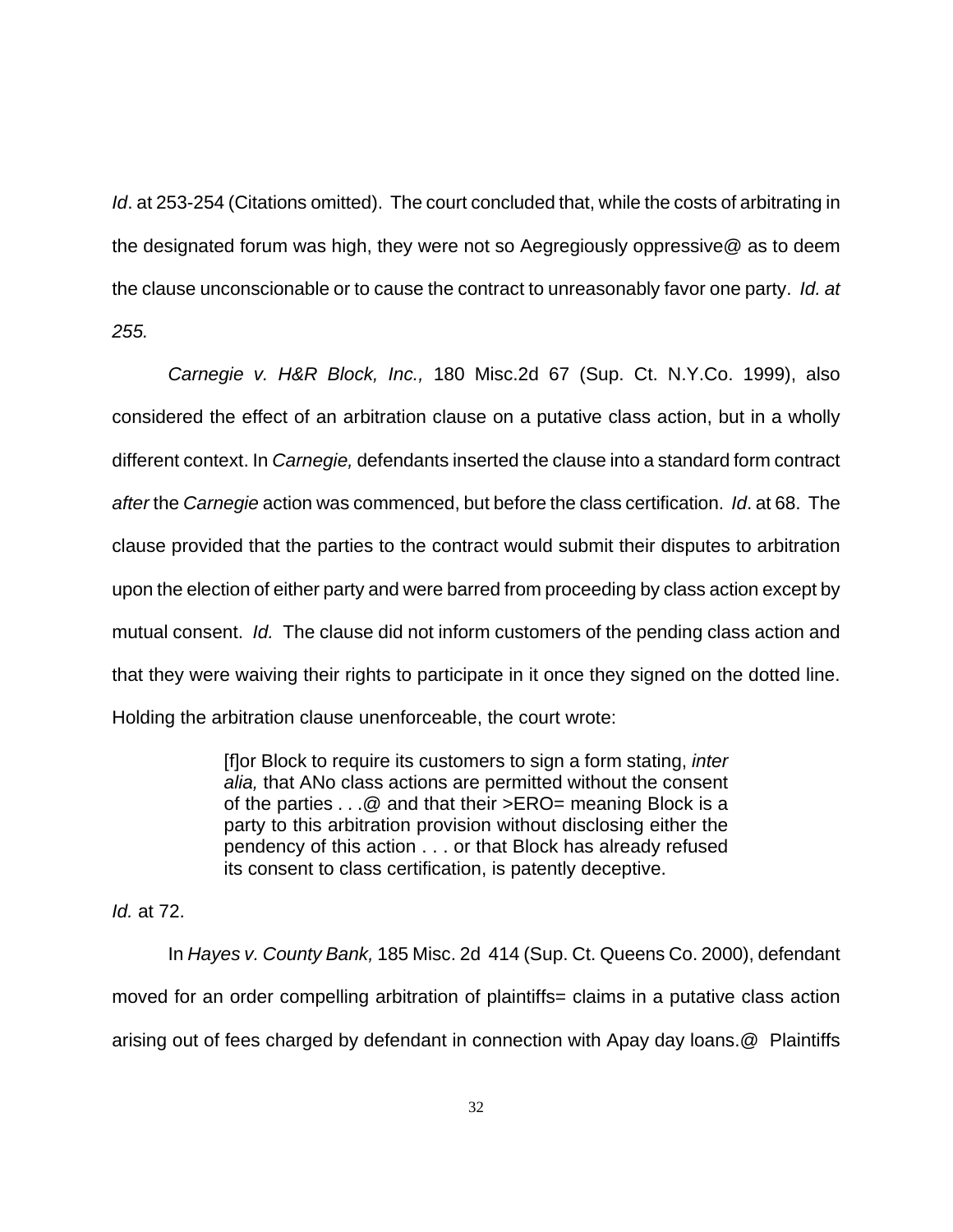cross-moved for discovery. While the court denied defendants= motion without prejudice to renewal upon a showing that it answered the discovery demand, it nevertheless acknowledged that arbitration clauses in credit agreements may be unenforceable on grounds, *inter alia,* of unconscionability or public policy.

#### **IV. Conclusion**

The legislative intent, public policy, and express language of Article 9 make plain that its critical objective is to provide a means for aggrieved citizens of New York to seek redress for grievances in which the damages suffered may not justify the cost of individual litigation. There are a number of areas however, in which the statute and the clear guidelines set forth by the Court of Appeals apparently have not been followed. Where liability can be established uniformly and at once for all class members, a class action will serve as the superior method of adjudication; where liability turns on whether a particular product or statement or event injured a class member, individual issues may predominate and class treatment of the underlying claim may be unmanageable and inefficient.

In addition, there appears to be no reasonable justification for denying class treatment of claims brought under the Donnelly Act. Therefore, class actions seeking treble damages pursuant to the Donnelly Act should be permitted. At a minimum, plaintiffs asserting claims under the Donnelly Act should be permitted to waive treble damages and proceed on a class basis for actual damages.

This Committee applauds the Court of Appeals' decisions reaffirming the importance of class actions in this state. As we begin the new century, however, we have grave